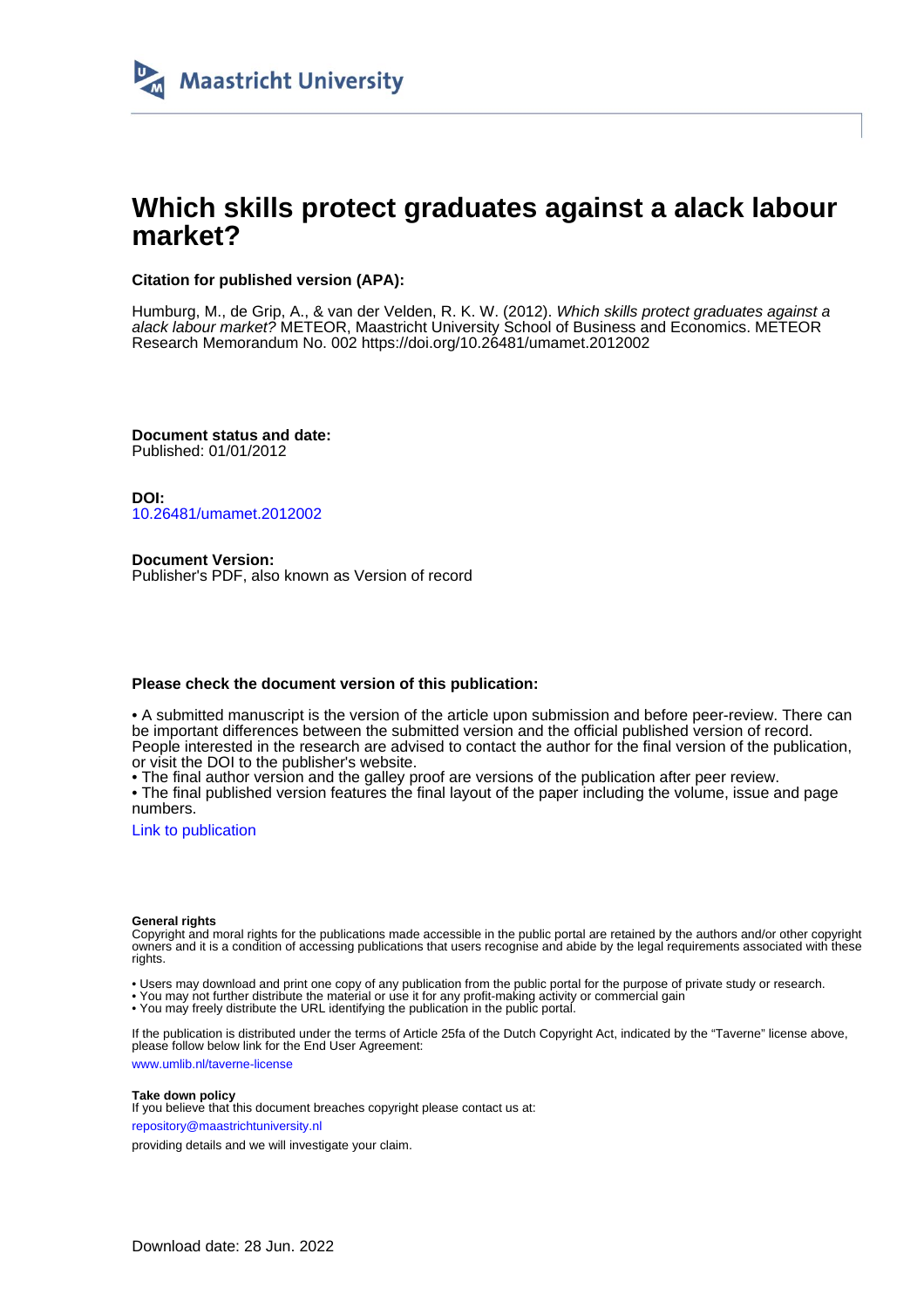

Martin Humburg, Andries de Grip, Rolf van der Velden

## **Which skills protect graduates against a slack labour market?**

RM/12/002

# **METEOR**

**Maastricht University School of Business and Economics** Maastricht Research School of Economics of Technology and Organization

P.O. Box 616 NL - 6200 MD Maastricht The Netherlands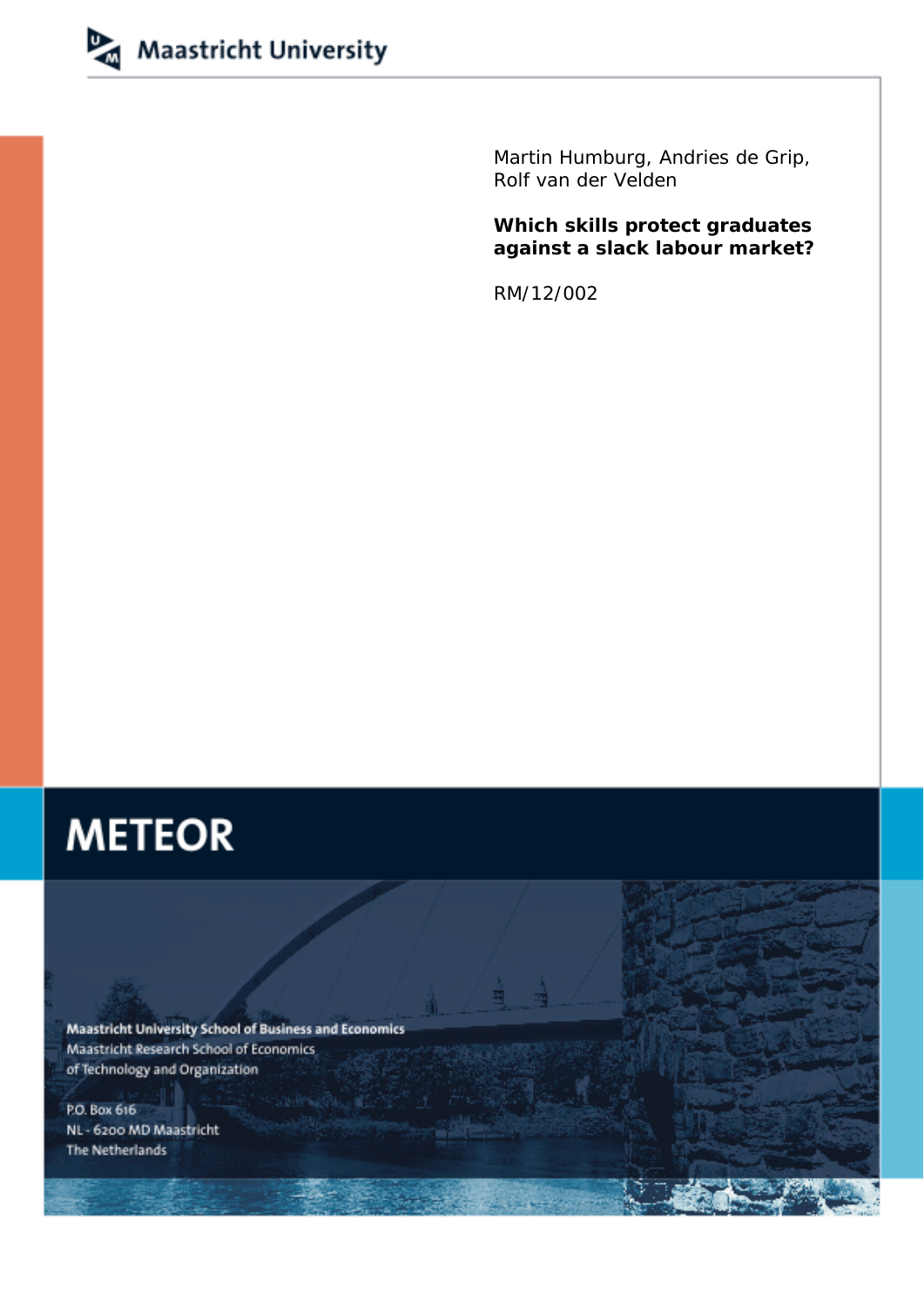## **Which skills protect graduates against a slack labour market?**

Martin Humburg, <sup>\*1</sup> Andries De Grip, <sup>\*+</sup> Rolf Van Der Velden<sup>\*</sup>

\* Research Centre for Education and the Labour Market, Maastricht University, 6200MD Maastricht, The Netherlands

‡ IZA, Bonn

**Abstract**: This paper explores the relationship between graduates' skill levels and the risk of overeducation and unemployment in 17 European countries. We distinguish between field-specific and general skills and between two labour market segments, the occupational domain of a particular field of study and the labour market segment which requires general skills. In line with the predictions of the crowding out hypothesis, we find that the level of protection afforded by fieldspecific skills against the risk of overeducation increases with the degree of excess labour supply in the occupational domain of the graduate's field of study. Conversely, general skills offer more protection against the risk of overeducation when excess labour supply in the labour market segment which requires general skills is higher. Field-specific skills also protect graduates against the risk of unemployment, whereas graduates' level of general skills appears to be unrelated to the risk of becoming unemployed.

 1 Corresponding author. E-Mail: m.humburg@maastrichtuniversity.nl

This paper and its other versions have benefited from discussions at the  $2<sup>nd</sup>$  ELM Conference at Maastricht University, as well as at the 2010 IAB PhD workshop in Nuremberg. The authors are grateful to Jim Allen and Arnaud Dupuy for their useful comments. Any errors or inaccuracies are, of course, the sole responsibility of the authors.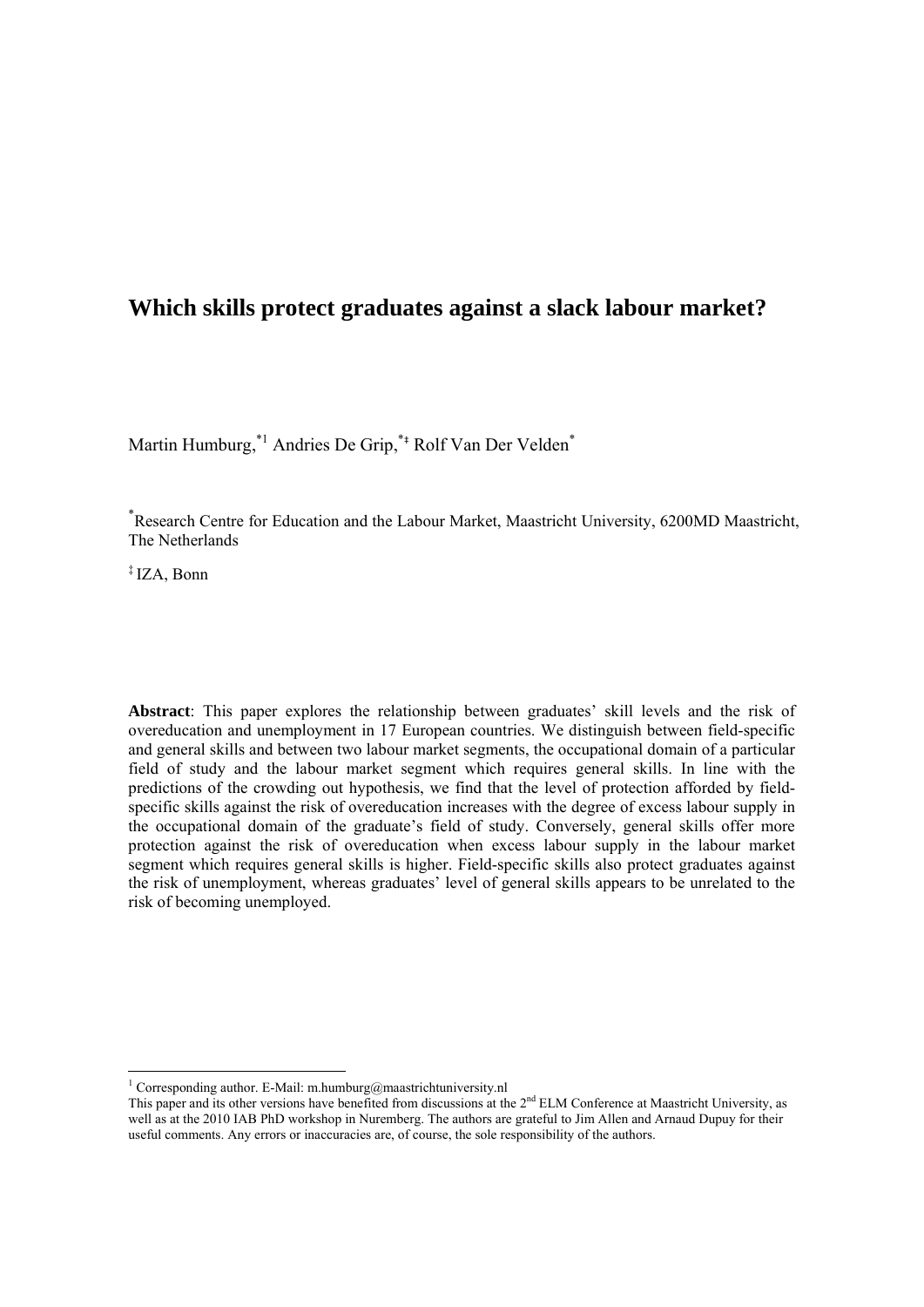#### **I. Introduction**

Several studies analyse the cyclical crowding out of low-skilled workers by high-skilled workers (Gautier *et al.*, 2002; Devereux, 2002; Gesthuizen and Wolbers, 2010; Keane and Prasad, 1993; Pollmann-Schult, 2005; Teulings and Koopmanschap, 1989; Van Ours and Ridder, 1995). In general, their findings suggest that having a higher level of education protects workers against unemployment in slack labour markets: when overall labour demand decreases, higher-educated workers will enter the jobs previously occupied by lower-educated workers and these in turn will end up unemployed. While previous studies focus on workers with different levels of education, we expect the same mechanisms to lead to competition for jobs among workers with the *same* level of education but different skill endowments. Workers with the lowest skill endowments within their level of education are most likely to be crowded out when excess labour supply increases. To our knowledge, this study is the first to focus on individuals with the same level of education with respect to whether the protective effect of a higher level of skills against overeducation and unemployment increases with the degree of excess supply in the labour market. For our analysis, we use data from a graduate<sup>2</sup> survey conducted in  $17$  European countries; these data contain skill measures and offer variation in labour market conditions across countries and fields of study. We examine whether the extent to which graduates' labour market risks are affected by fluctuations in the labour supply–demand ratio depends on graduates' field-specific and general skills. By focusing on individuals at the upper end of the educational distribution around the time of their entering the labour market, we are able to distinguish two risks associated with excess labour supply: the risk of overeducation and the risk of unemployment.<sup>3</sup> We examine field-specific and general skills because these represent one of the most important skills dichotomies.<sup>4</sup>

<sup>&</sup>lt;sup>2</sup> Throughout this paper, graduates refer to individuals who have been the subject of a graduation from a higher education institution, including both universities and universities of applied sciences.<br><sup>3</sup> We do not include wages in our analysis as wages of labour market entrants are strongly institutionalized and depend

little on skills.

<sup>4</sup> Economic literature usually distinguishes between firm-specific and general skills. While the former augment productivity only in a specific firm, the latter are productive in multiple firms. In our analysis of labour market outcomes of graduates, the unit of analysis is the field of study rather than the firm. Following Heijke *et al.* (2003), we therefore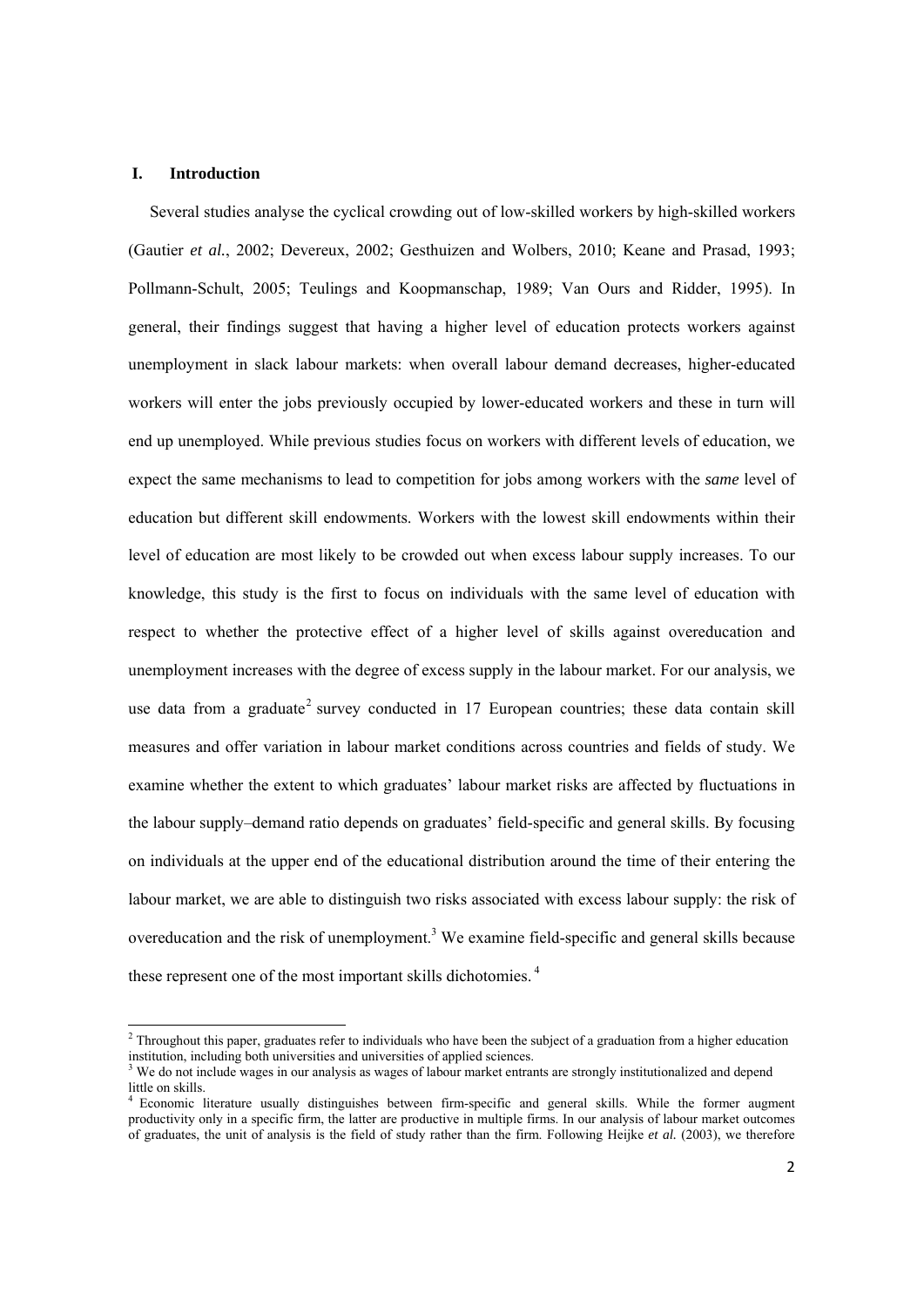This paper contributes to the literature in two ways. First, we shed more light on the relationship between field-specific and general skills and the labour market outcomes of graduates. Second, we analyse how the protective effect of field-specific and general skills varies with changes in the supply and demand ratio. Our findings particularly add to the literature on heterogeneous skill within education levels (*e.g.,* Allen and Van der Velden, 2001; Green and McIntosh, 2002) as well as to the literature on the incidence and determinants of overeducation among graduates in light of higher education expansion (*e.g.,* Battu *et al.*, 1999; Battu and Sloane, 2000; Chevalier, 2003; Di Pietro and Urwin, 2006; Dolton and Vignoles, 2000; McGuinness, 2003, McGuinness and Sloane, 2010; Sloane *et al.*, 1996,1999; Verhaest and Van der Velden, 2010).

In line with the predictions of the crowding out hypothesis, we find that the level of protection field-specific skills offer against the risk of overeducation increases with the degree of excess labour supply in the occupational domain of the graduate's field of study. Conversely, general skills offer more protection against the risk of overeducation when excess labour supply in the labour market segment which requires general skills is higher. Further, field-specific skills also protect graduates against the risk of unemployment, whereas graduates' level of general skills appears to be unrelated to the risk of unemployment.

The remainder of this paper is structured as follows: Section 2 presents the conceptual framework and our hypotheses. In Section 3 we discuss our data, and in Section 4 we present our estimation results. Section 5 then sets forth our conclusions.

#### **II. Conceptual framework and hypotheses**

The crowding out hypothesis is compatible with the job competition model (Thurow, 1975) and is based on the idea that when jobs become scarce, vacancies previously filled with low-skilled

<u> 1989 - Johann Stoff, fransk politik (f. 1989)</u>

deviate from the standard dichotomy by referring to field-specific instead of firm-specific skills. We define field-specific skills as skills which are productive in jobs related to a graduate's field of study and which are transferable to the occupational domain of other fields of study only with considerable value depreciation. General skills, on the other hand, are productive in all occupational domains and do not depreciate when transferred from one domain to another.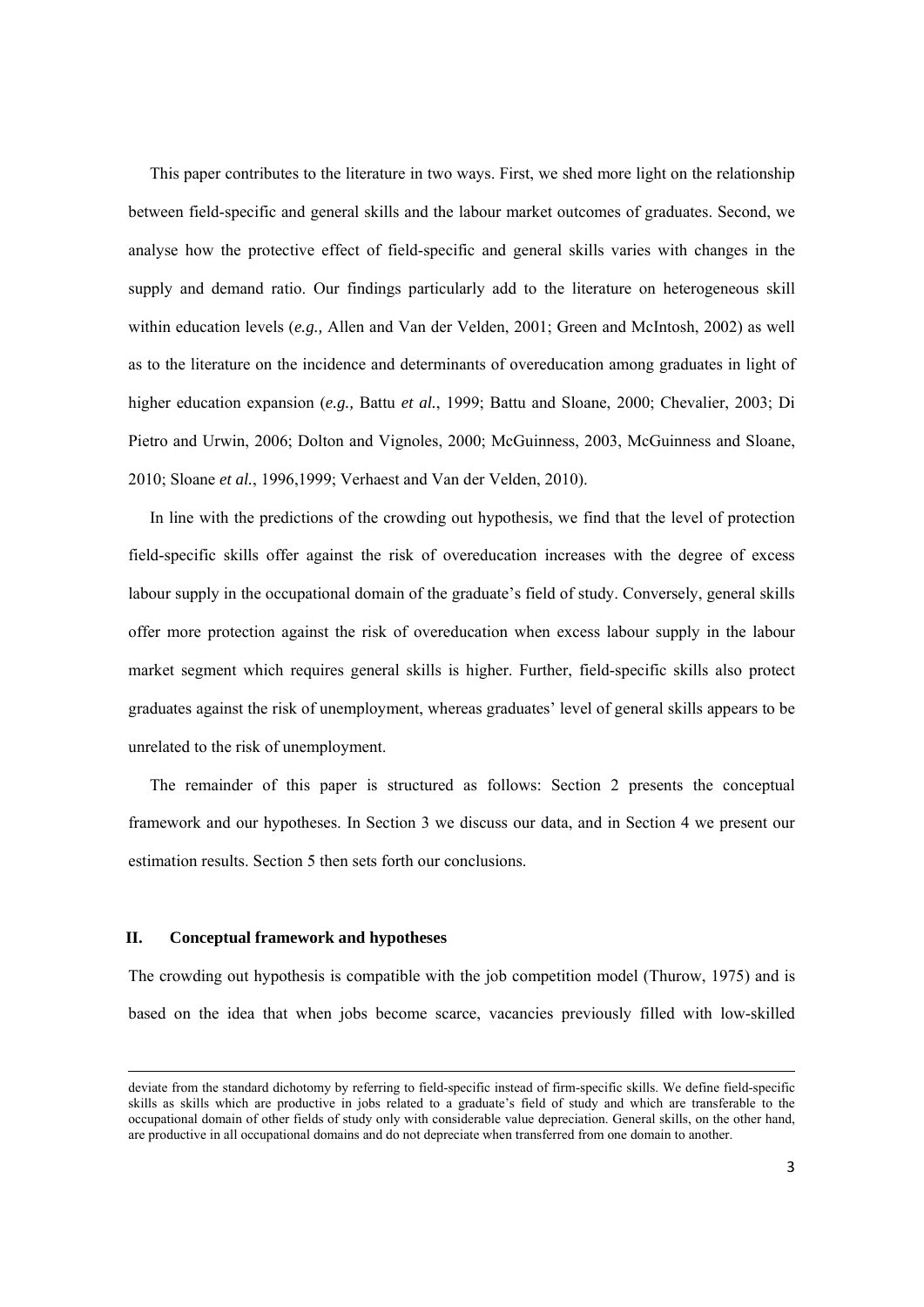workers are filled with higher skilled workers, pushing the former into ever lower skilled jobs or even into unemployment. This process is also referred to as skill bumping (Borghans and De Grip, 2000) and is likely to intensify with the degree of excess labour supply. There are several studies supporting this hypothesis. Devereux (2002) finds that the mean level of education of those employed in a particular occupation increases during recessions in the US. Keane and Prasad (1993) show that workers with college degrees were protected from cyclical variation in employment in the US in the 1970s. Pollmann-Schult (2005) finds evidence for crowding out in Germany in the period 1984–2000. For the Dutch labour market, Teulings and Koopmanschap (1989) find evidence for crowding out of workers with lower levels of education by workers with higher levels of education during the recession of the 1980s. For the 1990s, Van Ours and Ridder (1995), and similarly Gautier *et al.* (2002) suggest that crowding out might have been limited to university-educated versus high-vocational-educated workers. Gesthuizen and Wolbers (2010) argue that over the period 1980–2004 in the Netherlands, crowding out resulted from higher education expansion rather than economic shocks.

The above-mentioned studies analysing cyclical crowding out define skills as years of schooling or level of education. In our analysis, we use direct (self-assessed) skill measures at the individual level. We are therefore able to examine what happens to the risk of overeducation and the risk of unemployment of graduates from higher education with different skill endowments when an economic or demographic shock hits the labour market. We distinguish two types of skills, fieldspecific skills and general skills. These skill types have been shown to affect labour market entrants' risk of overeducation as well as their risk of unemployment. Studies on labour market entrants at the intermediate education level emphasize the relevance of field-specific skills for labour market success (Bishop, 1995; Campbell and Laughlin, 1991; Goux and Maurin, 1994; Kang and Bishop, 1989; Mane, 1999; Payne, 1995; Ryan, 2001). Non-college bound high school students with field-specific skills have a smoother transition into work and higher earnings than their more generally educated counterparts. The situation may differ for higher-educated graduates. Heijke *et*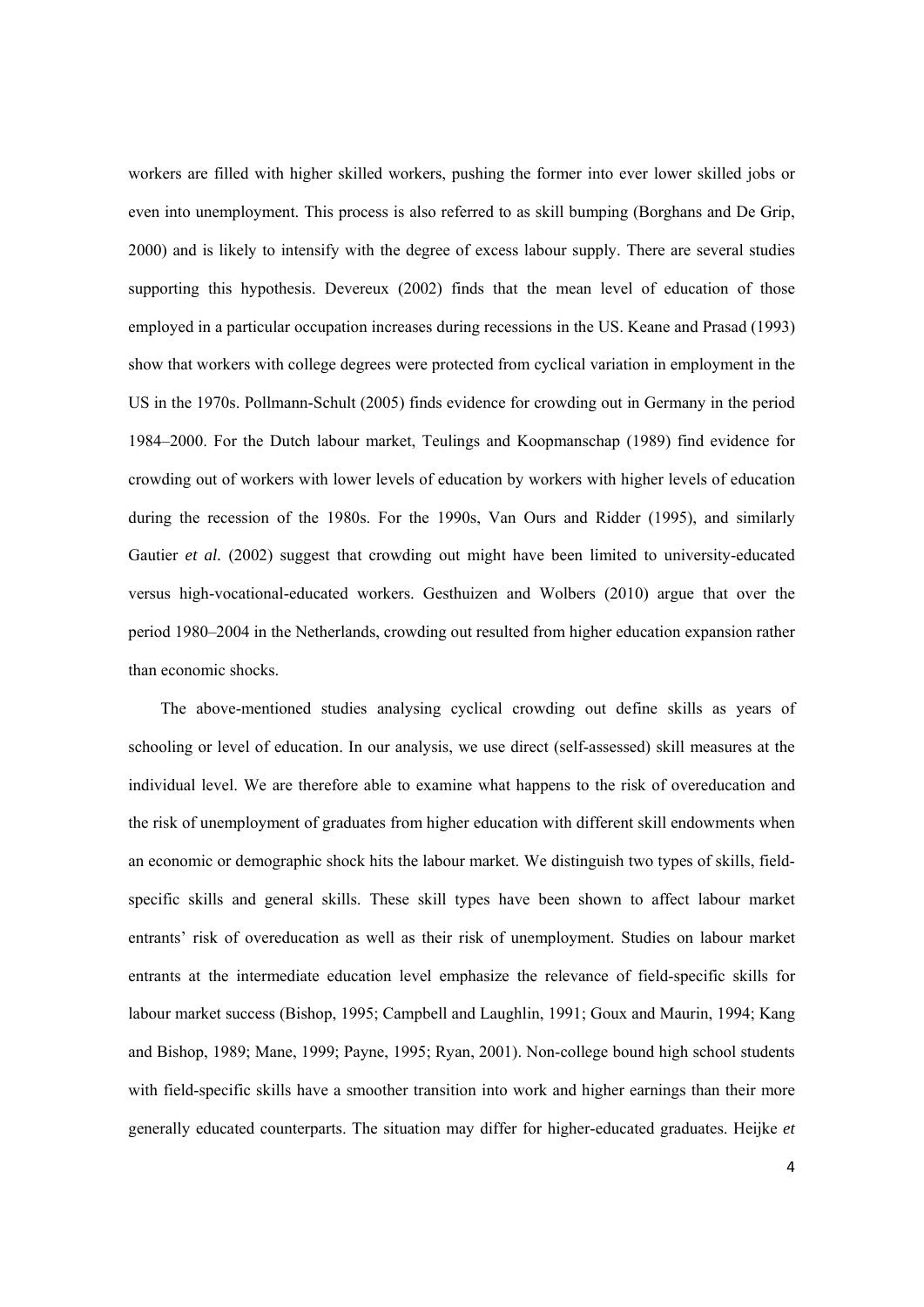*al.* (2003) show that both field-specific and general skills affect the labour market outcomes of graduates. High field-specific skills increase graduates' chances of getting a job in occupations related to their own field of study, which is on average associated with higher wages. General skills, on the other hand, increase graduates' probability of receiving training during their first years in the labour market, which is also associated with higher wages. Both skill types, these authors conclude, therefore positively impact wages: field-specific skills by securing a job related to the field of study, and general skills by increasing the incidence of training. Verhaest and Van der Velden (2010), however, find that graduation from a study programme which is more focused on general skills significantly increases the probability of being overeducated in the first job. But graduating from such general programmes also increases the probability to 'escape' from a situation of overeducation and finding a job which matches the level of education. In a study on graduates in the UK, Chevalier and Lindley (2009) find that vocational courses protect graduates against 'genuine' overeducation.<sup>5</sup> But these authors also find that a general skill, like mathematics, protects graduates against overeducation. We therefore conclude that the relevance of field-specific skills which is so clear-cut for the labour market success of non-college bound high school students is not necessarily transferable to graduates.

In addition to distinguishing two types of skills, we differentiate between two labour market domains: the specific labour market for a field of study and the labour market segment which requires general skills (the 'general labour market'). Specific labour markets refer to multiple, mutually exclusive occupational domains related to particular fields of study. We argue that graduates' prospects in the occupational domain related to their field of study are based on their level of field-specific skills. This labour market segment includes occupations which require a very specific set of skills, such as medical doctors, pilots, or engineers. In the occupational domain of a particular field of study, field-specific skills are the dominant factor for labour market success,

 5 Chevalier and Lindley (2009) define individuals as being genuinely overeducated when they do not work in a traditional graduate occupation and are unsatisfied with the match between their job and their education.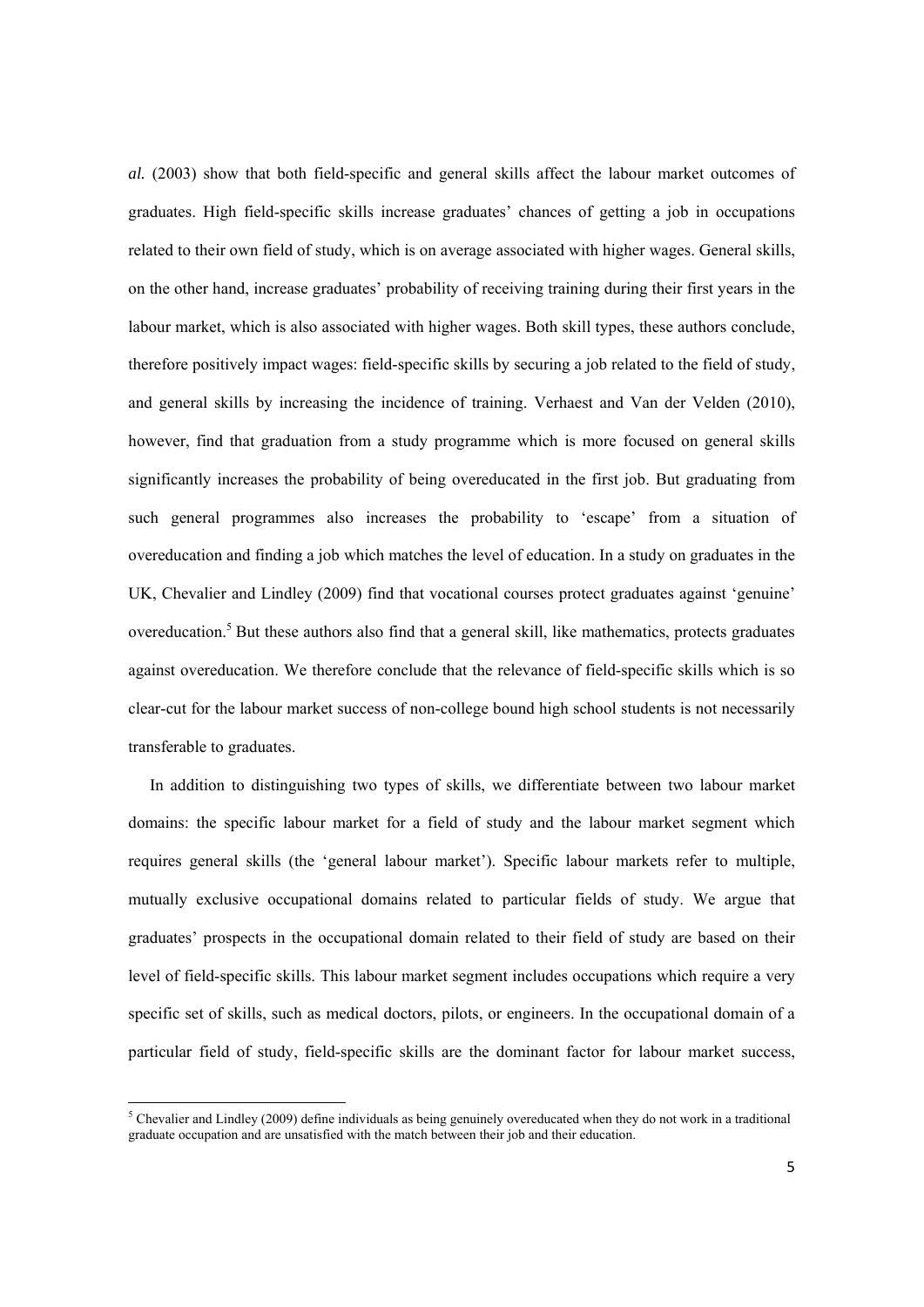because these are instantly deployable and are associated with low costs for further field-specific training. Alternatively, graduates have the choice to work in the general labour market when they are not able to find employment in the occupational domain related to their field of study. The general labour market segment contains occupations which require graduates to have broadly applicable skills, such as the ability to think analytically. In the general labour market, competition for jobs is not limited to graduates of particular fields of study. Rather, all graduates can compete for these jobs. We argue that graduates' prospects in the general labour market are based on their general skills. This is because graduates' specific skills are not transferable to this segment. Examples of general jobs are trainee programmes in large firms, management positions, and general administrative positions.

When unemployment is average, there will still be some level of job–worker mismatch in terms of overeducation, and a graduate's risk of becoming one of these mismatched workers will certainly depend on the level of skill. We therefore expect graduates with high levels of field-specific or general skills to have a lower risk of becoming overeducated than graduates with low levels of these skills (hypothesis 1).

The distinction between a labour market where more field-specific skills are required and a labour market where more general skills are required has important implications for the formulation of our hypotheses with regard to the consequences of supply and demand shocks. Shocks taking place in the field-specific labour market will affect the relationship between field-specific skills and labour market outcomes, whereas shocks in the general labour market will affect the relationship between general skills and labour market outcomes. When the number of graduates in a particular field of study increases relative to the number of graduate jobs at the tertiary level in the occupational domain related to this field, given an economic and/or demographic shock, more graduates with low levels of field-specific skills will be forced to take up jobs previously available for workers with intermediate qualifications for that field. The higher the excess labour supply in the field-specific labour market, the greater the difference will be in the risk of overeducation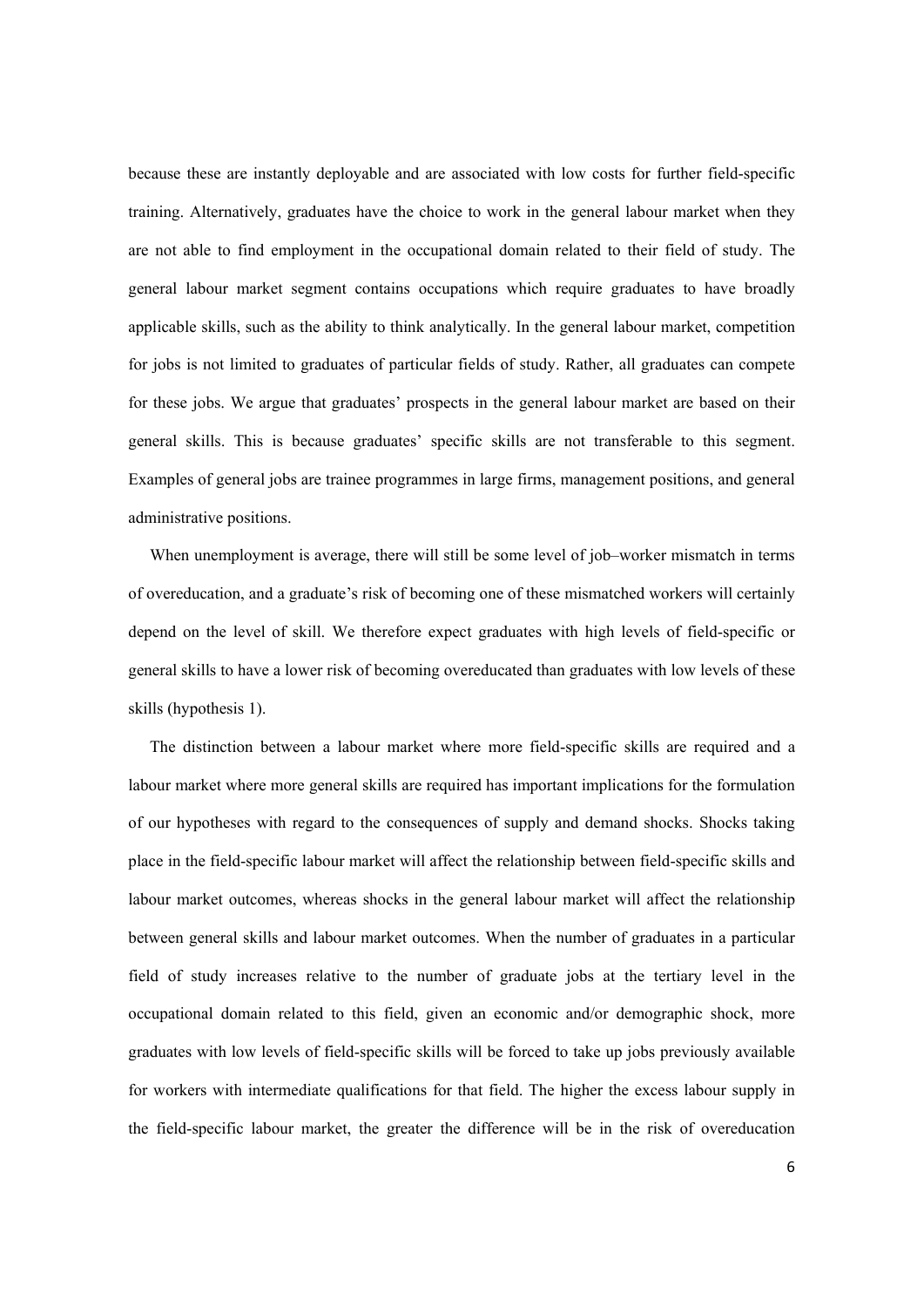between graduates with high and graduates with low field-specific skills. We therefore expect the protective effect of field-specific skills against overeducation to increase with the degree of excess supply of graduates in the field-specific occupational domain (hypothesis 2).

In the general labour market, employers prefer workers with the highest general skills available. Therefore, graduates with lower levels of general skills will accept jobs previously available for workers with intermediate levels of education when jobs which require higher education become scarce. We therefore expect to observe an increase in the protective effect of general skills against overeducation when unemployment and competition for jobs in the general labour market increase (hypothesis 3).

Let us now turn to the risk of unemployment. According to a strict interpretation of the crowding out hypothesis, individuals with higher levels of education always possess higher and more productive skills than workers with lower levels of education. It will therefore always be attractive for firms to hire graduates for intermediate-level jobs – at the expense of workers with an intermediate level of education. Consequently, field-specific and general skills would be relevant only to the distribution of graduates across job levels, but not to unemployment. However, this strict interpretation of the crowding out hypothesis ignores that there may be other adjustment mechanisms. Wieling and Borghans (2001), for example, find that for graduates, accepting a job for which no tertiary-level degree is required is only one of the adjustment mechanisms in the labour market. They also find that for some specific fields of study, an increasing oversupply of graduates is associated with an increase in graduate unemployment. This is contrary to what we would expect if the higher educated were always higher skilled and better suited for jobs than the lower educated. Nickell and Bell (1995) suggest that high-skilled workers are only able to crowd out lower skilled workers if they can perform many of the tasks undertaken by the lower skilled. This argument is key to formulating expectations about limitations to the crowding out process in the two labour market segments we distinguish.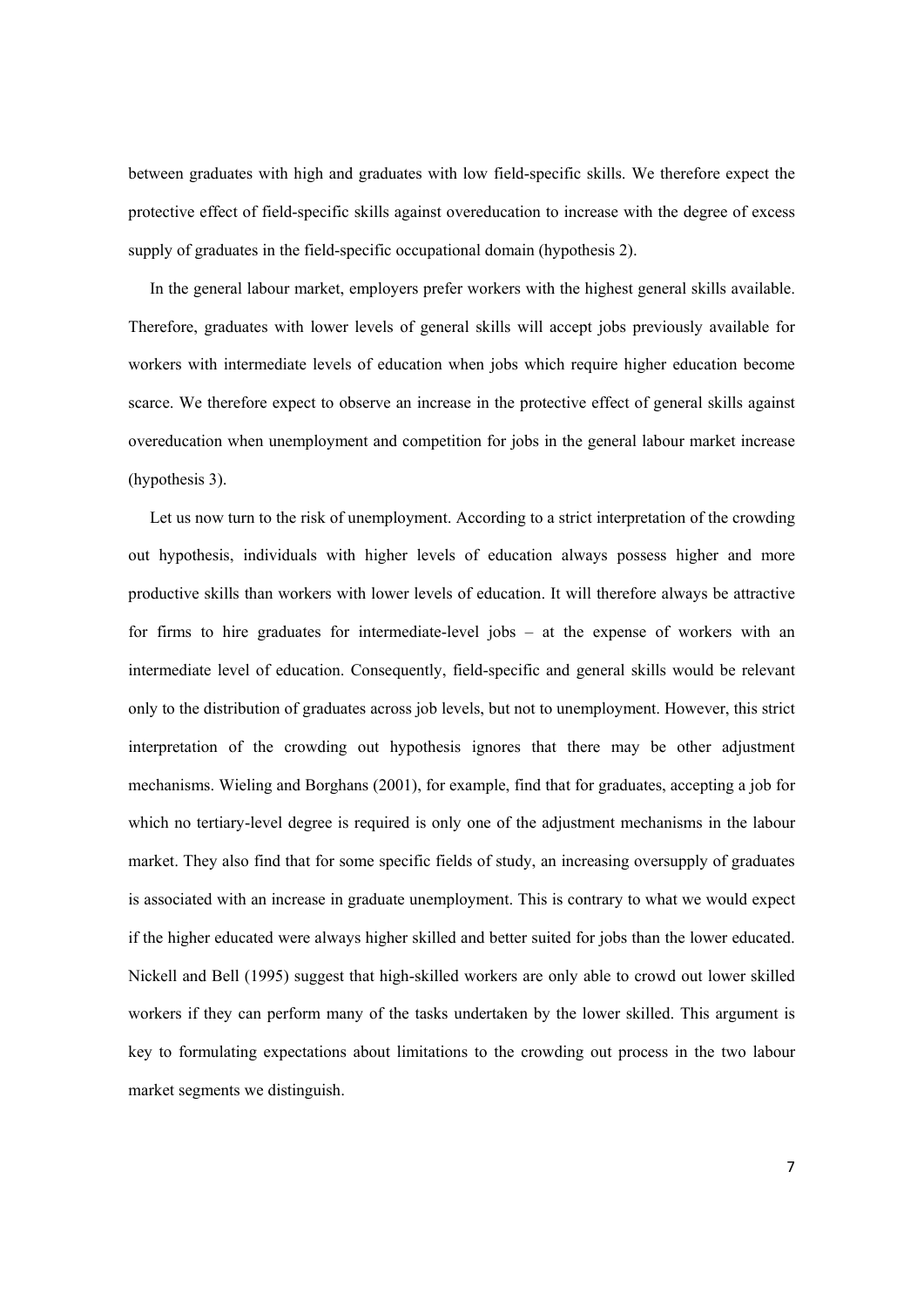In contrast to general skills, the field-specific skills of the higher educated do not necessarily substitute for the field-specific skills of the medium educated: being a good plumber requires different skills than developing and constructing domestic drainage systems. If the better jobs at the intermediate level are assigned to well trained workers with intermediate levels of education, then some graduates – more precisely those whose level and nature of field-specific skills cannot compete with the level and nature of the field-specific skills of workers with intermediate levels of education – will not be able to find a job, or will be able to find a job acceptable to them in terms of pay and job quality.<sup>6</sup> Consequently, graduates with low field-specific skills will be more likely to be unemployed than graduates with high field-specific skills, as the latter will be able to find work at an adequately high level. These limitations to graduates' opportunity to crowd out the lower educated are less pronounced in the general labour market. In occupations which require general skills, workers with intermediate levels of education can much more easily be substituted by graduates. In this labour market segment, it is much more attractive for firms to hire graduates instead of workers with intermediate levels of education, as graduates have 'more of the same' skills. In the general labour market, jobs at the intermediate level are thus available for graduates, so even the least skilled graduates find acceptable jobs in terms of pay and job quality (see Fig. 1). General skills thus are related only to the distribution of graduates across job levels, but are unrelated to unemployment.

Figure 1 illustrates how this conceptualisation of the labour market for graduates might look. Graduates entering the labour market can potentially take jobs in two labour market segments, which are subdivided into two levels. Graduates can accept a graduate-level job related to the occupational domain of their field of study or outside this domain (the general labour market). The same applies for intermediate-level jobs. Here, graduates can also take up a job related to the occupational domain of their field of study or in the general labour market. The downward arrow on

These graduates might also opt for unemployment because they fear that accepting a low skilled job signals low ability to potential future employers or because they find it more efficient to search for a better job while unemployed (Evans, 1999).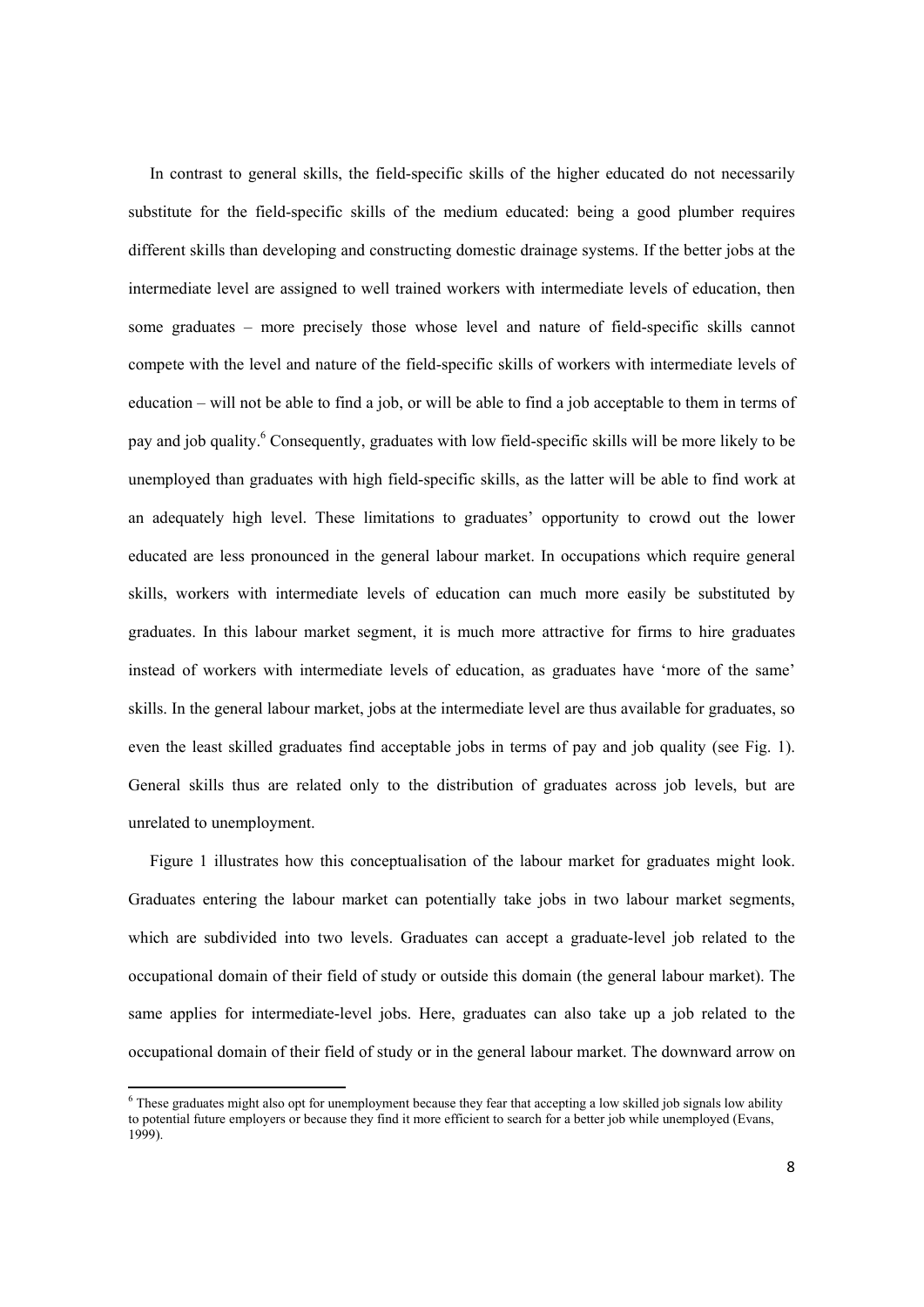the left side indicates the decreasing level of skill required of these workers. The argument here is that for some intermediate-level jobs in the field-specific occupational domain, the skills highereducated workers bring are not suited (indicated by the diagonally striped area). Consequently, these jobs are not available for graduates despite their higher level of education, leaving some graduates with low field-specific skills unemployed. We therefore expect that high field-specific skills also protect graduates against unemployment (hypothesis 4). We therefore further expect the protective effect of field-specific skills against unemployment to be higher when excess supply of graduates in the respective occupational domain is higher (hypothesis 5). The limitations to graduates' opportunities to crowd out lower-educated workers are expected to be far less pronounced in the general labour market. We therefore expect the protective effect of general skills against unemployment to be significantly weaker than the protective effect of field-specific skills (hypothesis 6). However, here too we might expect that the protective effect of general skills against unemployment to be higher when excess supply of graduates in the general labour market is higher (hypothesis 7).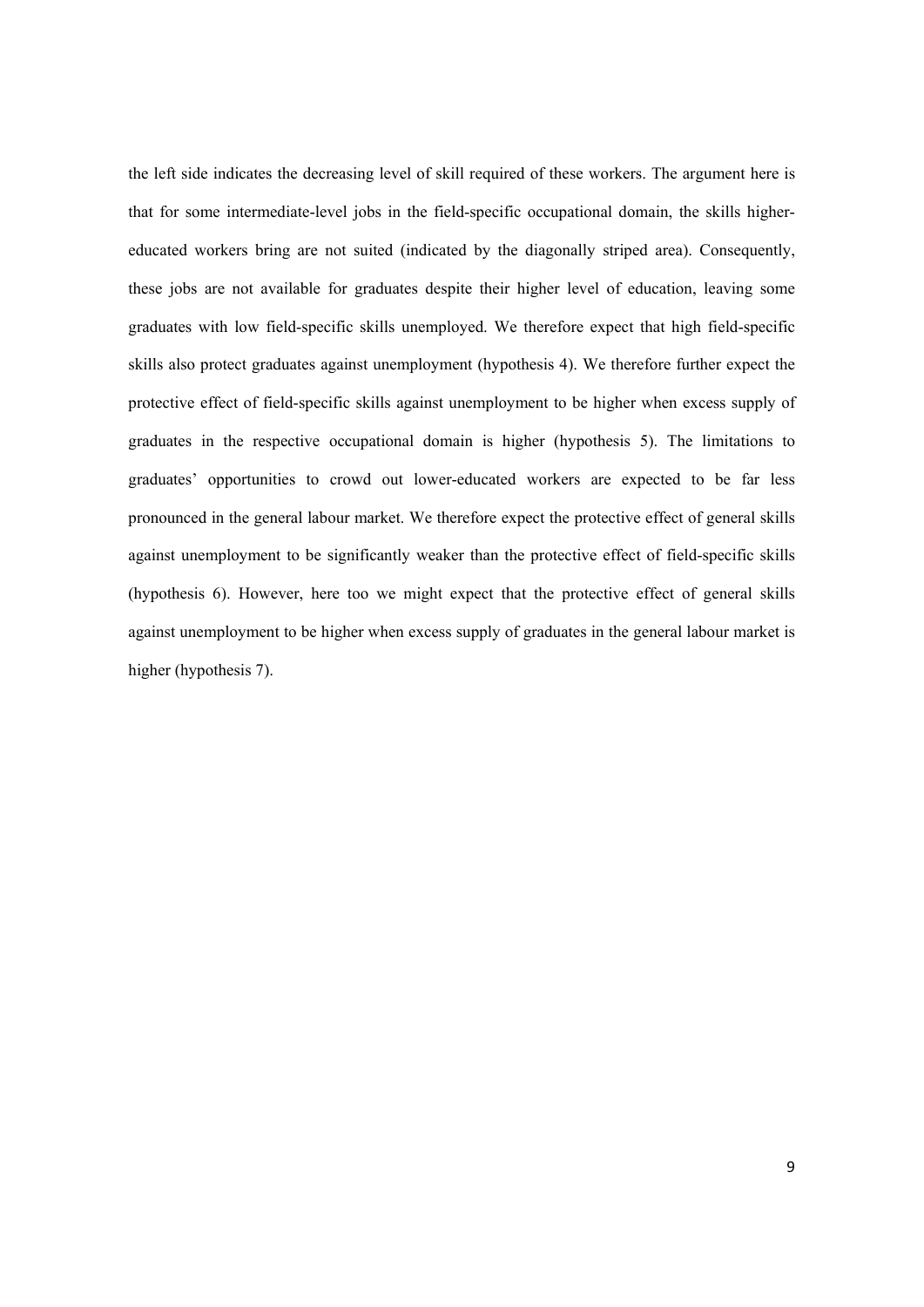#### **Fig. 1. Four labour market segments and available jobs for graduates**



#### **III. Data**

Our analysis is based on original and representative data from the REFLEX and HEGESCO surveys among graduates from 17 European countries.<sup>7</sup> The questionnaire was sent to higher education graduates 5 years after graduation. Our sample contains 11,552 individuals for the estimation of the probability of being unemployed, and 11,129 individuals for the estimation of the probability of being overeducated.

In the questionnaire, respondents were asked to rate their level of 19 different skills on a scale from 1 (very low) to 7 (very high). Two of these skills, 'mastery of own field or discipline' and

 $<sup>7</sup>$  The REFLEX survey (The Flexible Professional in the Knowledge Society) was conducted in 2005 among 15 European</sup> countries and Japan. The HEGESCO survey (Higher Education as a Generator of Strategic Competences) is the extension of REFLEX to four new EU member states and Turkey conducted in 2009. In our analysis, we focus only on European countries to ensure comparability. We excluded Sweden and Portugal because their survey design substantially deviated from the rest of the survey. For the remaining countries, we include only individuals who were less than 36 years old at the time of the survey to avoid unobserved pre-university labour market experience influencing the results. Moreover, we exclude all individuals who were not living or working in their home country at the time of the survey or who enrolled in further education after the initial education they reported on. The number of observations per country varies between 382 and 995.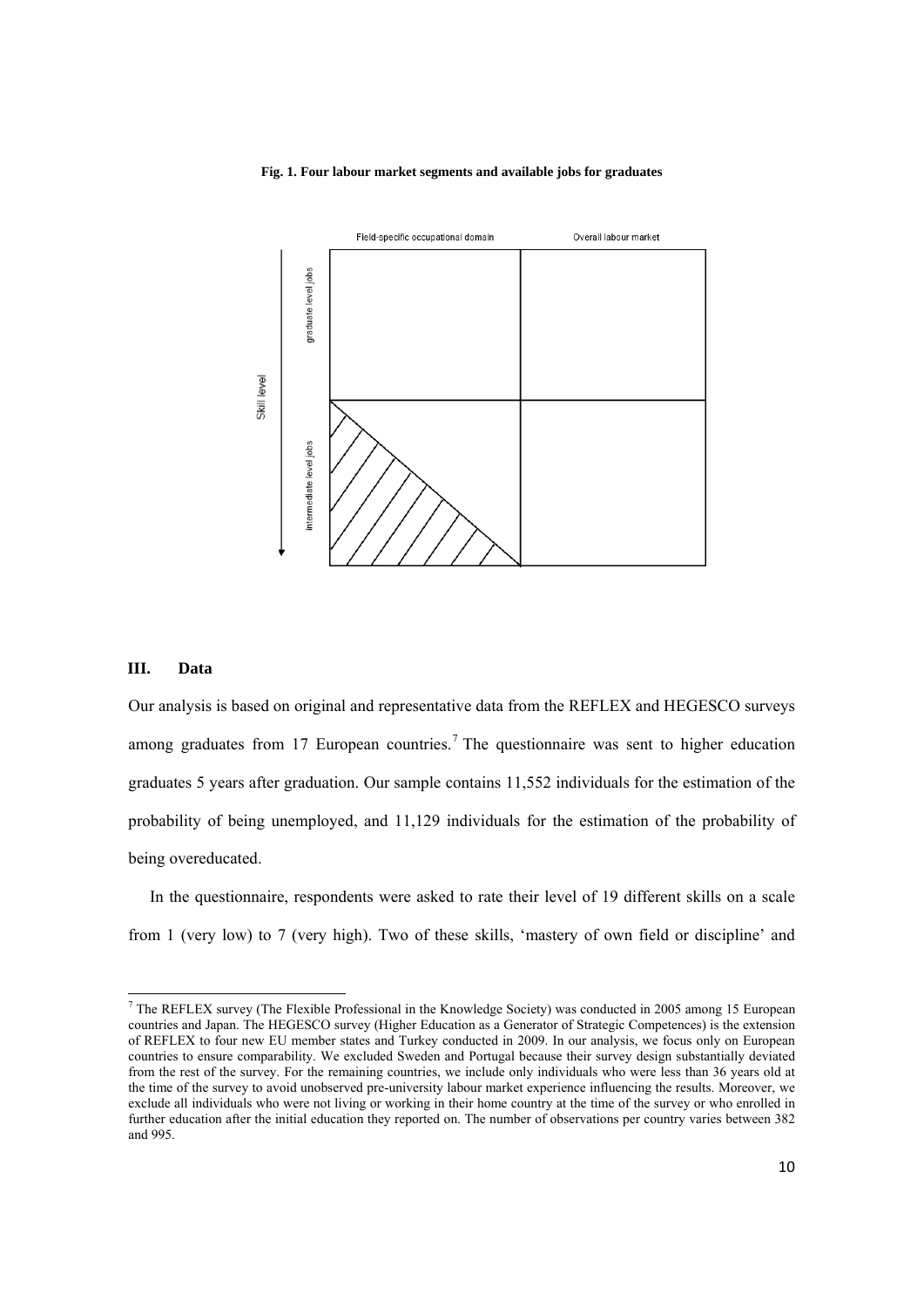'analytical thinking' are assumed to indicate field-specific and general skills, respectively. 'Mastery of own field or discipline' refers to graduates' level of theoretical and practical knowledge in their own field and to the ability to apply this knowledge in practice. Analytical thinking, on the other hand, refers to the ability to generalize from a concrete problem to abstract ideas, and to manipulate these ideas to arrive at a solution, not only to the original problem, but to a whole class of similar problems. These skills match our definition of field-specific and general skills quite well.

Our definition of the dependent variables is straightforward. We consider an individual unemployed if that individual had been actively trying to obtain paid work in the four weeks preceding the survey but was not in paid work at the time of the survey. With regard to overeducation, we asked respondents to indicate the type of education most appropriate to their job.<sup>8</sup> We consider graduates overeducated if the appropriate type of education for their job is below tertiary level.

We use the unemployment rate among graduates at the time of the survey as a proxy for labour market conditions. In order to test our hypotheses, we include two different unemployment rates in our models: (1) the unemployment rate among graduates in the respondent's country, and (2) the unemployment rate among graduates in the respondent's field of study within that country. The former is a good proxy for excess supply in the general labour market, as every unemployed graduate can compete for jobs in the general labour market. The latter is a proxy for excess supply in the occupational domain related to a particular field of study. Due to the specificity of skills required, only graduates of the respective field of study can enter competition for jobs in the occupational domain related to a particular field of study. Both unemployment rates are calculated on the basis of the combined REFLEX and HEGESCO data as posterior means.<sup>9</sup> Their values per country and field of study are displayed in Table 1. In the probit regressions, we include the

<sup>&</sup>lt;sup>8</sup> For a discussion on measurement issues in assessing overeducation, see Van der Velden and Van Smoorenburg (1997), Dolton and Vignoles (2000) and Hartog (2000).

When using posterior means instead of simple means, the mean country unemployment and the mean field-specific unemployment are corrected for reliability by shifting toward the Grand Mean, depending on the number of observations within each country and field of study.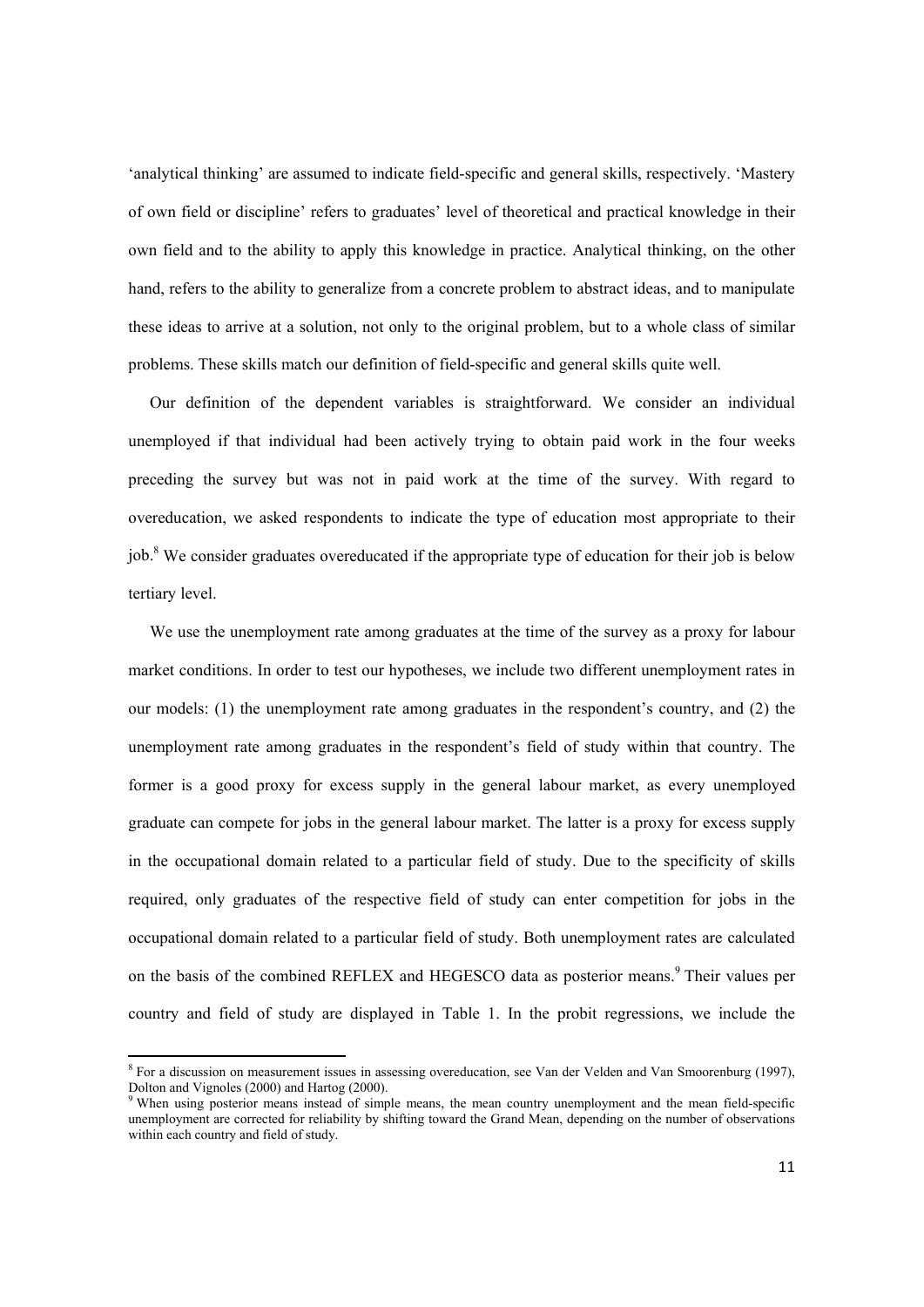unemployment rate in the occupational domain of a particular field of study (the field-specific unemployment rate within a country) as the deviation from the overall unemployment rate (the country-level unemployment rate), and we include the overall unemployment rate as the deviation from the unemployment rate of the whole sample. This ensures that both unemployment rates are uncorrelated and brings advantages concerning the interpretation of the regression results, as pointed out in the next section. Note that using international variation for the identification of effects of skills and their interaction with labour market conditions has advantages over national studies, but also obvious limitations. The main advantage is that measures generated from international data offer variation usually unavailable within a single country and provide insight into long-term, general equilibrium effects. A clear limitation of cross-country, cross-field evidence is the possible omission of country-level and field-level variables, such as institutional differences in ability sorting or employers' beliefs. This makes identification of effects less clean than in studies exploiting changes within countries and fields over time.

As control variables, we use only variables which influence the probability of being overeducated or unemployed, because of signalling or network effects, but which are not necessarily outcomes of skills. We include gender, age, age squared, a dummy for whether the father has a higher education, a dummy for whether the respondent had a master's degree or equivalent,<sup>10</sup> a dummy for whether the respondent had study-related work experience during higher education, and a dummy for whether the respondent had non-study-related work experience during the higher education period. $^{11}$ 

 $10$  Note that the respondents in the survey completed their study before the Bologna process. Strictly speaking, we are talking about second-level higher education degrees at ISCED level 5A allowing direct access to doctoral studies. For convenience however, we refer to this as a master's degree or equivalent. The reference category is a degree at ISCED level 5A not offering direct access to doctoral studies (usually this is similar to a bachelor's degree).

 $<sup>11</sup>$  Descriptive statistics for all variables used in the multivariate analysis can be found in Appendix A. Additional models</sup> containing more individual and institutional control variables, such as the graduate's work experience, the country's employment protection legislation, and vocational specificity of the labour market, can be found in Appendix C.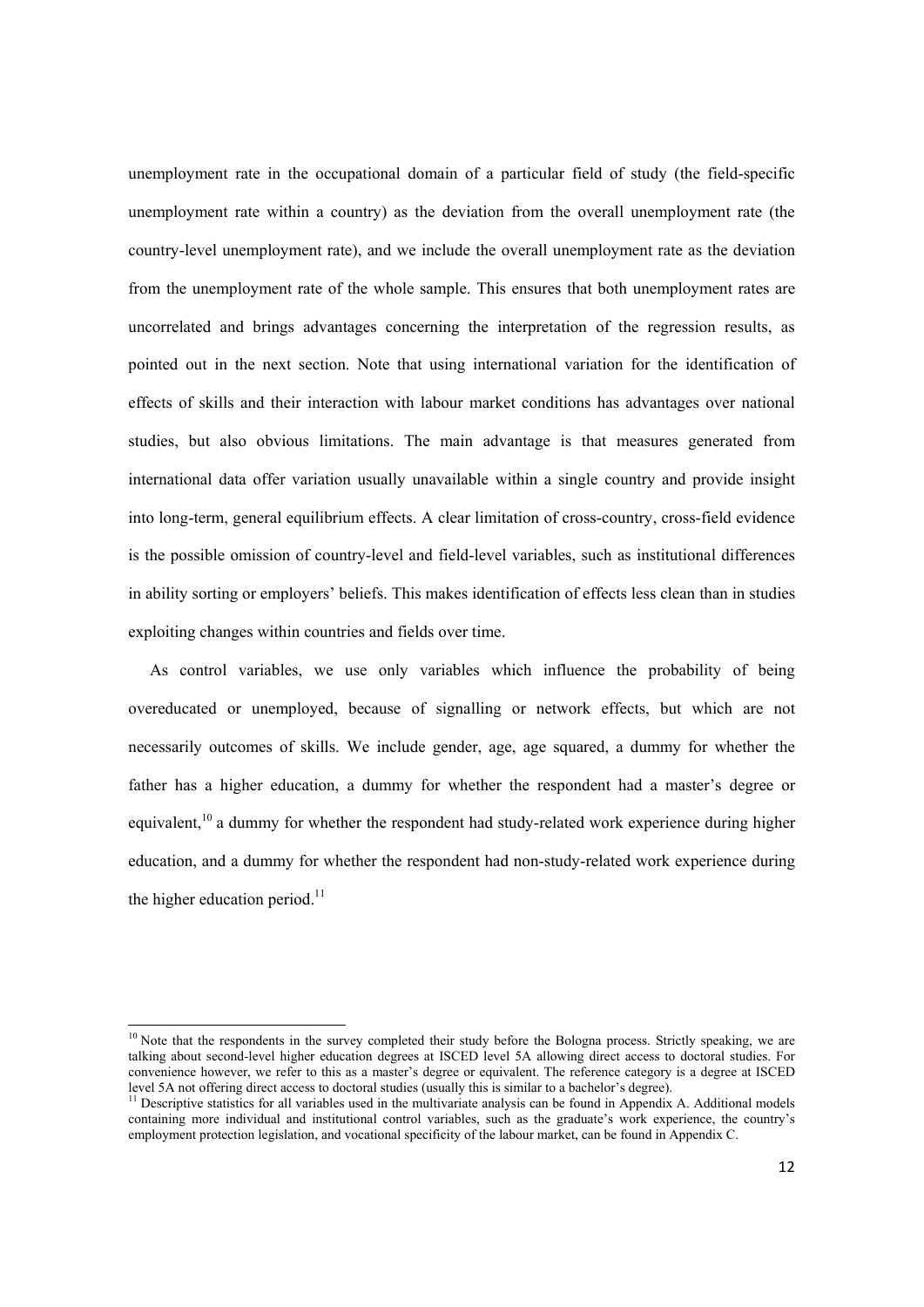|                | Mean | ED  | HU   | SJI | BL  | <b>SMC</b> | <b>EMC</b> | AV                           | HW  | SЕ  |
|----------------|------|-----|------|-----|-----|------------|------------|------------------------------|-----|-----|
| Austria        | 4.3  | 2.4 | 6.1  | 4.4 | 4.5 | 3.6        | 3.2        | 5.8                          | 4.8 | 3.7 |
| Belgium        | 2.2  | 1.9 | 3.3  | 2.2 | 1.1 | 3.0        | 2.0        | 2.1                          | 1.2 | 1.9 |
| Czech Republic | 2.6  | 3.1 | 3.9  | 1.6 | 1.9 | 2.6        | 2.1        | 2.5                          | 2.6 | 2.1 |
| Estonia        | 1.9  | 1.0 | 2.3  | 1.7 | 1.2 | 1.2        | 1.1        | 2.3                          | 2.4 | 2.5 |
| Finland        | 4.4  | 4.4 | 4.9  | 3.3 | 4.0 | 4.1        | 3.1        | 3.5                          | 5.8 | 6.5 |
| France         | 7.6  | 6.6 | 10.5 | 8.7 | 8.2 | 9.7        | 5.7        | 7.2                          | 5.9 | 7.5 |
| Germany        | 4.8  | 4.7 | 5.9  | 4.7 | 4.1 | 7.3        | 4.6        | 4.1                          | 3.8 | 4.0 |
| Hungary        | 5.0  | 6.7 | 4.2  | 5.3 | 4.9 | 4.6        | 4.5        | 4.9                          | 4.1 | 5.9 |
| Italy          | 7.6  | 9.0 | 10.2 | 9.1 | 7.4 | 8.4        | 3.6        | 8.1                          | 6.6 | 7.4 |
| Lithuania      | 3.2  | 3.8 | 4.4  | 2.7 | 2.7 | 2.8        | 2.7        | $\qquad \qquad \blacksquare$ | 2.9 | 3.0 |
| Netherlands    | 4.2  | 2.6 | 6.0  | 4.0 | 3.6 | 6.1        | 3.5        | 4.7                          | 2.8 | 4.1 |
| Norway         | 2.7  | 2.4 | 3.3  | 3.0 | 2.1 | 2.5        | 2.2        | 2.6                          | 2.1 | 3.1 |
| Poland         | 2.2  | 3.3 | 2.0  | 1.5 | 2.1 | 2.3        | 1.7        | 2.0                          | 1.8 | 1.8 |
| Spain          | 8.9  | 9.8 | 12.5 | 9.9 | 7.8 | 10.3       | 5.1        | 11.3                         | 7.5 | 8.0 |
| Slovenia       | 3.8  | 3.9 | 4.1  | 3.3 | 3.6 | 3.5        | 2.4        | 5.1                          | 1.6 | 5.4 |
| Switzerland    | 4.4  | 3.6 | 5.2  | 5.3 | 4.2 | 6.4        | 3.2        | 4.3                          | 3.1 |     |
| United Kingdom | 3.6  | 2.7 | 5.6  | 3.5 | 3.3 | 2.6        | 3.8        | 4.0                          | 2.5 | 3.8 |

**Table 1. Overall unemployment rates and unemployment rates in the occupational domain of particular fields of study per country**

*Note*: Values are posterior means derived from REFLEX/HEGESCO data. ED=Education, HU=Humanities and Arts, SJI=Social Sciences, Journalism and Information, BL=Business, Law, SMC=Science, Mathematics and Computing, EMC=Engineering, Manufacturing and Construction, AV=Agriculture and Veterinary, HW=Health and Welfare, SE=Services.

#### **IV. Estimation results and discussion**

In this section, we present our estimation results using pooled probit models. For both dependent variables, *i.e.*, the probability of being overeducated as well as the probability of being unemployed, we estimate three models.

In model 1, the labour market mismatch, *MM*, of graduate *i* is estimated as follows:

(1) 
$$
MM_i^* = \beta_{10} + \beta_{11} \text{spec}_i + \beta_{12} \text{gen}_i + \beta_{13} u f_{cf} + \beta_{14} u c_c + \beta_{15} X_i + \varepsilon_{1i}
$$

$$
MM_i = 1[MM_i^* > 0]
$$

$$
\varepsilon_i \sim N(0,1) ,
$$

where  $MM_i$  is either 1 if unemployed or 1 if overeducated, depending on the mismatch examined. *MMi*\* is the latent variable underlying the probability of being unemployed or overeducated. *Speci* is the respondent's level of field-specific skills, *gen<sub>i</sub>* is the respondent's level of general skills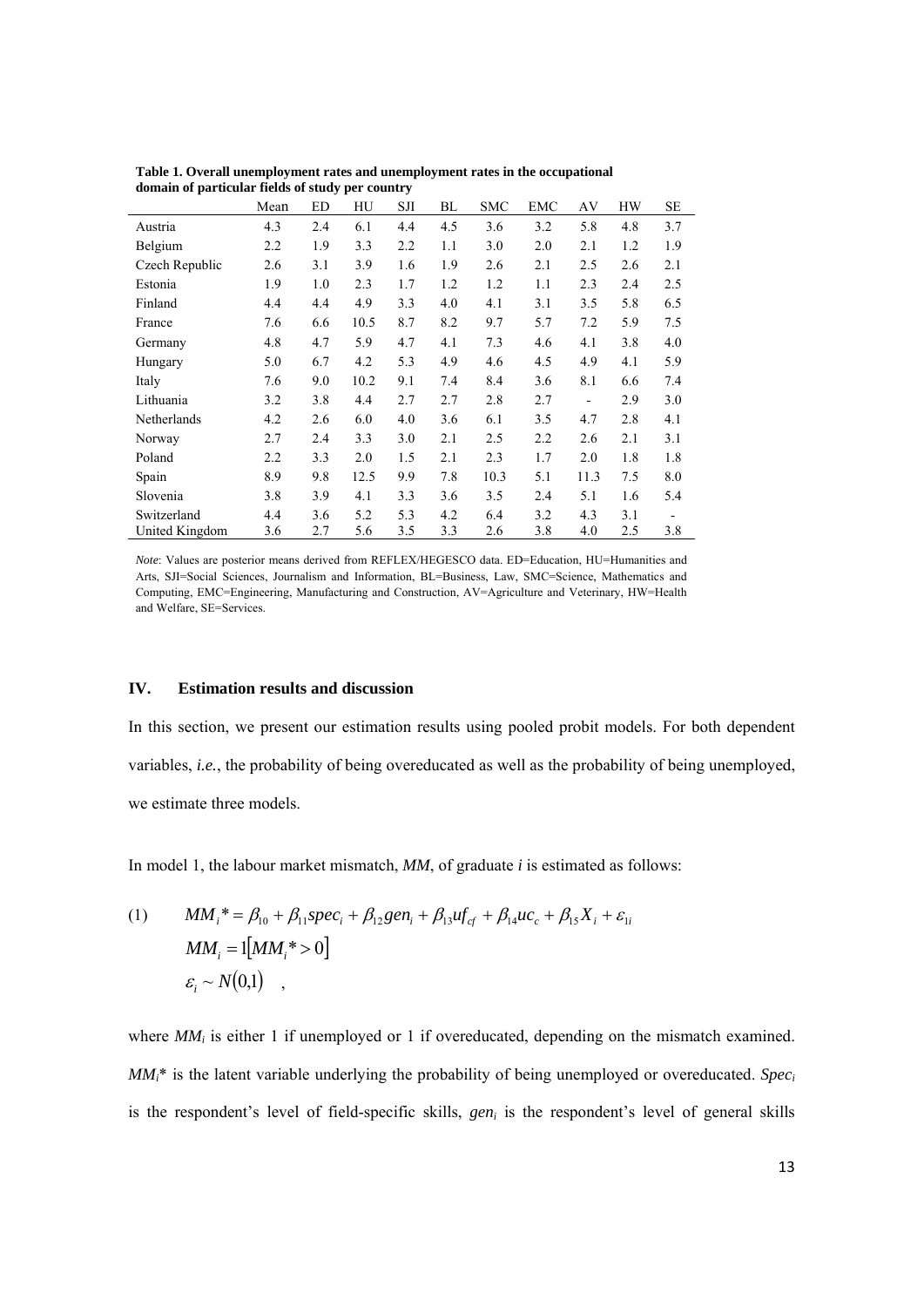(analytical thinking),  $uf_{cf}$  is the unemployment rate in the occupational domain of the field of study,  $uc_c$  is the overall (country-level) unemployment rate, and  $X_i$  is our vector of controls.

Model 2 (equation 2) is our preferred model which tests our hypotheses. Here, we additionally include the interaction term of field-specific skills with the unemployment rate in the occupational domain of the field of study, *specxufi*, as well as *genxuci*, the interaction term of general skills with the overall unemployment rate. Negative coefficient  $\beta_{21}$  in combination with negative coefficient  $\beta_{25}$ would indicate that the protective effect of field-specific skills against unemployment (or overeducation) increases with the degree of excess supply of graduates in the occupational domain of the field of study. Negative coefficient  $\beta_{22}$  in combination with negative coefficient  $\beta_{26}$  would indicate that the protective effect of general skills against unemployment (or overeducation) increases with the degree of excess supply of graduates in the general labour market.

(2) *i i i i i cf c i i X MM spec gen uf uc specxuf genxuc* 27 2 \* 20 21 22 23 24 25 26 

Model 3 (equation 3) includes two additional interaction terms between skills and unemployment rates; they test whether field-specific skills also interact with the overall unemployment rate, *specxuc<sub>i</sub>*, and whether the effect of general skills depends on field-specific labour market conditions, *genxufi*. 12

(3) 
$$
MM_i^* = \beta_{30} + \beta_{31} spec_i + \beta_{32} gen_i + \beta_{33} uf_{cf} + \beta_{34} uc_c + \beta_{35} specxuf_i + \beta_{36} genxuc_i + \beta_{37} specxuc_i + \beta_{38} genxuf_i + \beta_{39} X_i + \varepsilon_{3i}
$$

For the interpretation of the coefficients of the main effects of skills in model 2, it is important to keep in mind that the unemployment rate in the occupational domain of a particular field of study is expressed as the deviation from the overall unemployment rate, and that the overall unemployment rate is expressed as the deviation from the unemployment rate of the whole sample. This means that

 $12$  We also ran all six models including field of study dummies; this did not substantially change the results.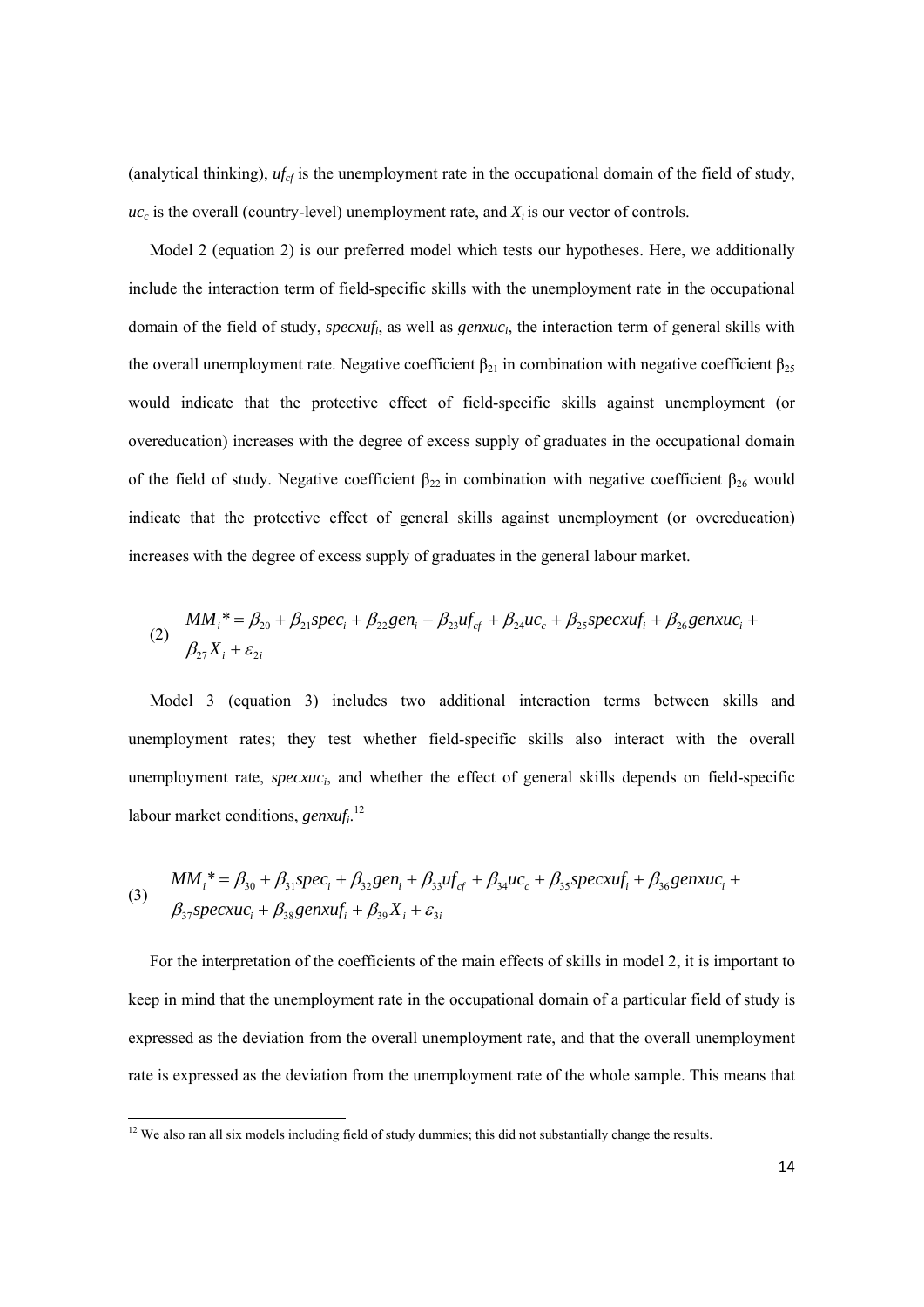the averages of these two variables are each zero. Consequently, the main coefficients of skills in model 2 represent the effect of skills when the respective unemployment rate is average.

#### *Overeducation*

Table 2 presents the estimation results of the models, with the probability of being overeducated for one's job five years after graduation as the dependent variable. Model 1 shows that, on average, both skill types are negatively related to the probability of being overeducated.<sup>13</sup> For the average person in our sample, a one-standard-deviation increase in field-specific skills reduces the risk of being overeducated by 1 percentage point to 6.1%. A one-standard-deviation increase in general skills reduces the risk of being overeducated by 1.4 percentage points to 5.7%.

Both unemployment rates are positively related to the probability of being overeducated for one's job. Moreover, as expected, both the coefficient of the interaction of general skills ('analytical thinking') and the overall unemployment rate, as well as the coefficient of the interaction of fieldspecific skills ('mastery of own field') and the unemployment rate in the occupational domain of the field of study, are negative and significant at the 5% level in model 2. This indicates that when the degree of excess supply of graduates in the general labour market increases, the protective effect of general skills against the risk of overeducation also increases. Similarly, the protective effect of field-specific skills against the risk of overeducation increases when the excess supply of graduates in the occupational domain of the field of study rises.

 $13$  We also tested whether graduates working in jobs that match their level of education have higher skills because they receive more training than those who are overeducated (Van Smoorenburg and Van der Velden, 2000). We therefore reran our estimation once with hours of training in the past weeks and once with a dummy indicating participation in training in the past 12 months to account for the effect of training on skills. Including these variables did not substantially change the coefficients of our variables of interest, indicating that our skill variables are not picking up training effects.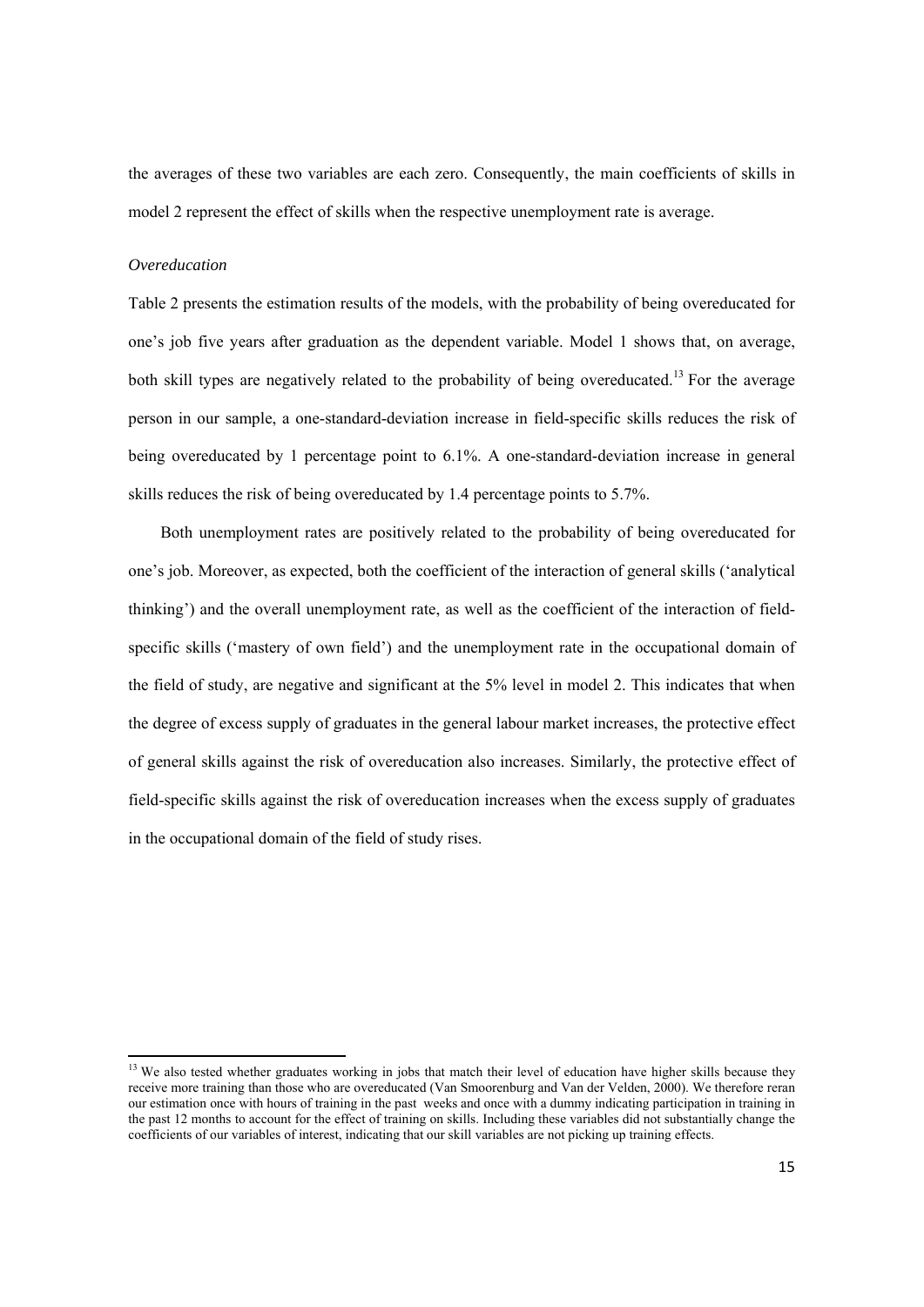|                                                                                           | Model 1     | Model 2      | Model 3      |
|-------------------------------------------------------------------------------------------|-------------|--------------|--------------|
|                                                                                           |             |              |              |
| Mastery of own field                                                                      | $-0.076***$ | $-0.077$ *** | $-0.077**$   |
| (standardized)                                                                            | (0.019)     | (0.019)      | (0.019)      |
| Analytical thinking                                                                       | $-0.101***$ | $-0.099***$  | $-0.100$ *** |
| (standardized)                                                                            | (0.019)     | (0.019)      | (0.019)      |
| Overall unemployment rate                                                                 | $0.101***$  | $0.098***$   | $0.098***$   |
|                                                                                           | (0.008)     | (0.008)      | (0.008)      |
| Unemployment rate in occ. dom. of                                                         | $0.073***$  | $0.070***$   | $0.070***$   |
| field of study                                                                            | (0.014)     | (0.014)      | (0.015)      |
| Overall unemployment rate X                                                               |             | $-0.019**$   | $-0.021**$   |
| Analytical thinking                                                                       |             | (0.008)      | (0.009)      |
| Unemployment rate in occ.dom. of                                                          |             | $-0.030**$   | $-0.030**$   |
| field of study X Mastery of own field                                                     |             | (0.014)      | (0.015)      |
| Unemployment rate in occ.dom. of                                                          |             |              | $-0.006$     |
| field of study X Analytical thinking                                                      |             |              | (0.015)      |
| Overall unemployment rate X                                                               |             |              | 0.006        |
| Mastery of own field                                                                      |             |              | (0.009)      |
| Controls included                                                                         | yes         | yes          | yes          |
| Pseudo R-squared                                                                          | 0.067       | 0.069        | 0.069        |
| N                                                                                         | 11129       | 11129        | 11129        |
| Note: Coefficients reported are estimates from a pooled probit, robust standard errors in |             |              |              |

**Table 2. Probability of being overeducated five years after graduation** 

parentheses (significance levels \*\*\* 0.01, \*\* 0.05, \* 0.1). Controls included are gender, age, age squared, father having higher education, respondent having a second-level degree, study-related work experience during higher education, and nonstudy-related work experience during higher education.

Data: REFLEX/HEGESCO.

Table 3a (for field-specific skills) and Table 3b (for general skills) show the predicted probabilities of being overeducated for different values of skills and unemployment rates, holding all other variables fixed at their means. The probability of being overeducated for graduates with high and low levels of field-specific skills converges when excess supply of graduates in the occupational domain of the field of study is low, and diverges when the degree of slack in this labour market segment rises. Similarly, the probability of being overeducated for graduates with high and low levels of general skills converges when overall excess supply of graduates is low, and diverges when overall excess supply of graduates rises. Our estimation results therefore support our hypotheses.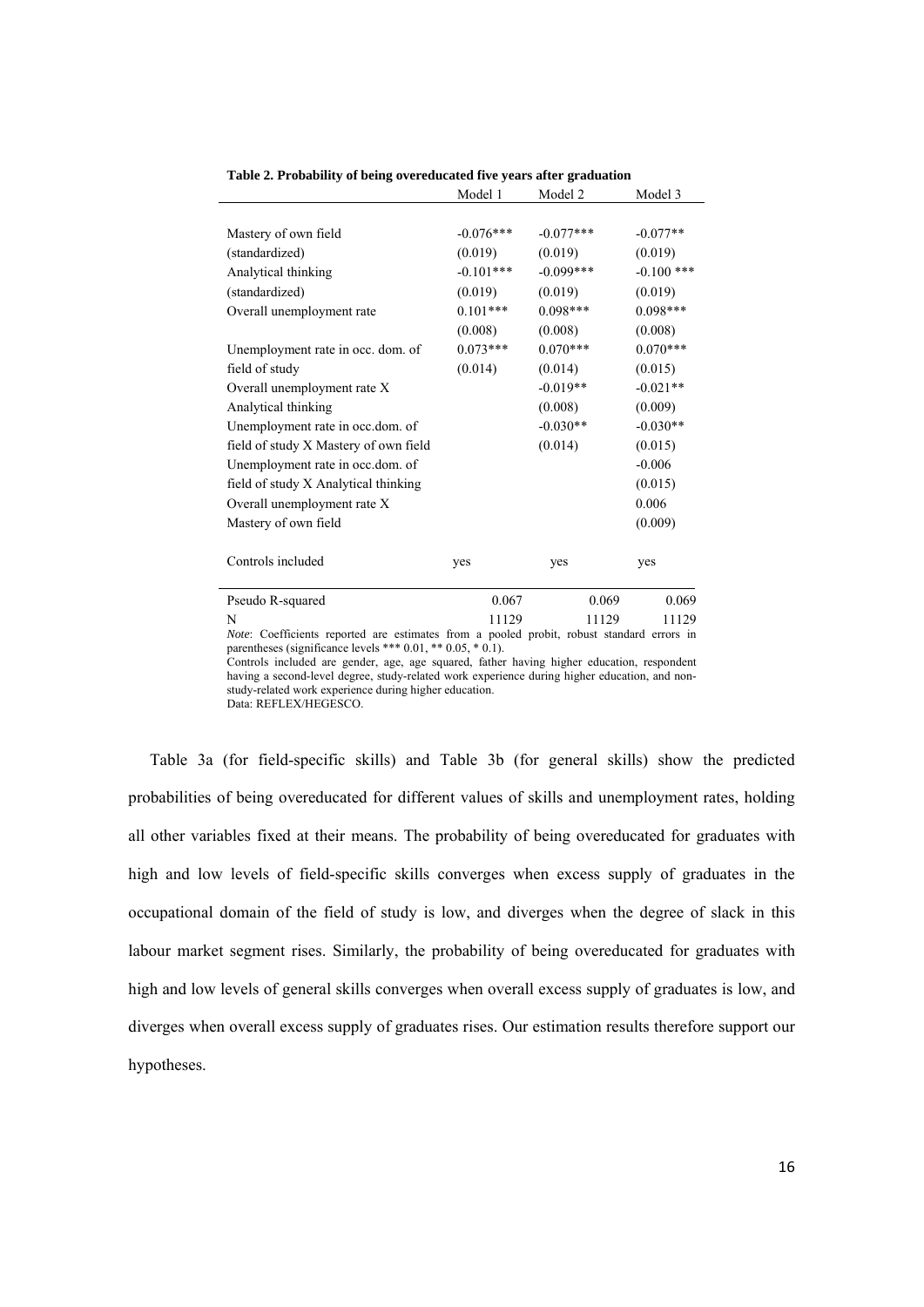Model 3 shows that the interaction term of field-specific skills and the overall unemployment rate, as well as the interaction term of general skills and unemployment in the occupational domain of the field of study, are not statistically significant. This suggests that fluctuations of the unemployment rate in one labour market segment do not affect job competition in the other labour market segment. In other words, the level of protection against the risk of overeducation which field-specific skills offer does not depend on overall excess supply of graduates. Moreover, the level of protection against the risk of overeducation which general skills offer does not vary with the degree of excess supply of graduates in the occupational domain of the field of study.

|                                                                                        | low field-<br>specific skills<br>$(1 \text{ std.} \text{ dev.})$<br>below<br>average) | high<br>field-<br>specific skills<br>$(1 \text{ std.} dev.$<br>above<br>average) | difference |
|----------------------------------------------------------------------------------------|---------------------------------------------------------------------------------------|----------------------------------------------------------------------------------|------------|
| low<br>unemployment in<br>occ. domain of a<br>field of study $(2\%$<br>below average)  | 6.5                                                                                   | 4.8                                                                              | $-1.7$     |
| average<br>unemployment in<br>occ. domain of a<br>field of study                       | 8.5                                                                                   | 6.4                                                                              | $-2.1$     |
| high<br>unemployment in<br>occ. domain of a<br>field of study $(2\%$<br>above average) | 11.1                                                                                  | 8.4                                                                              | $-2.7$     |

**Table 3a. Probability of being overeducated for different levels of field-specific skills and unemployment in occupational domain of field of study (other variables fixed at mean)**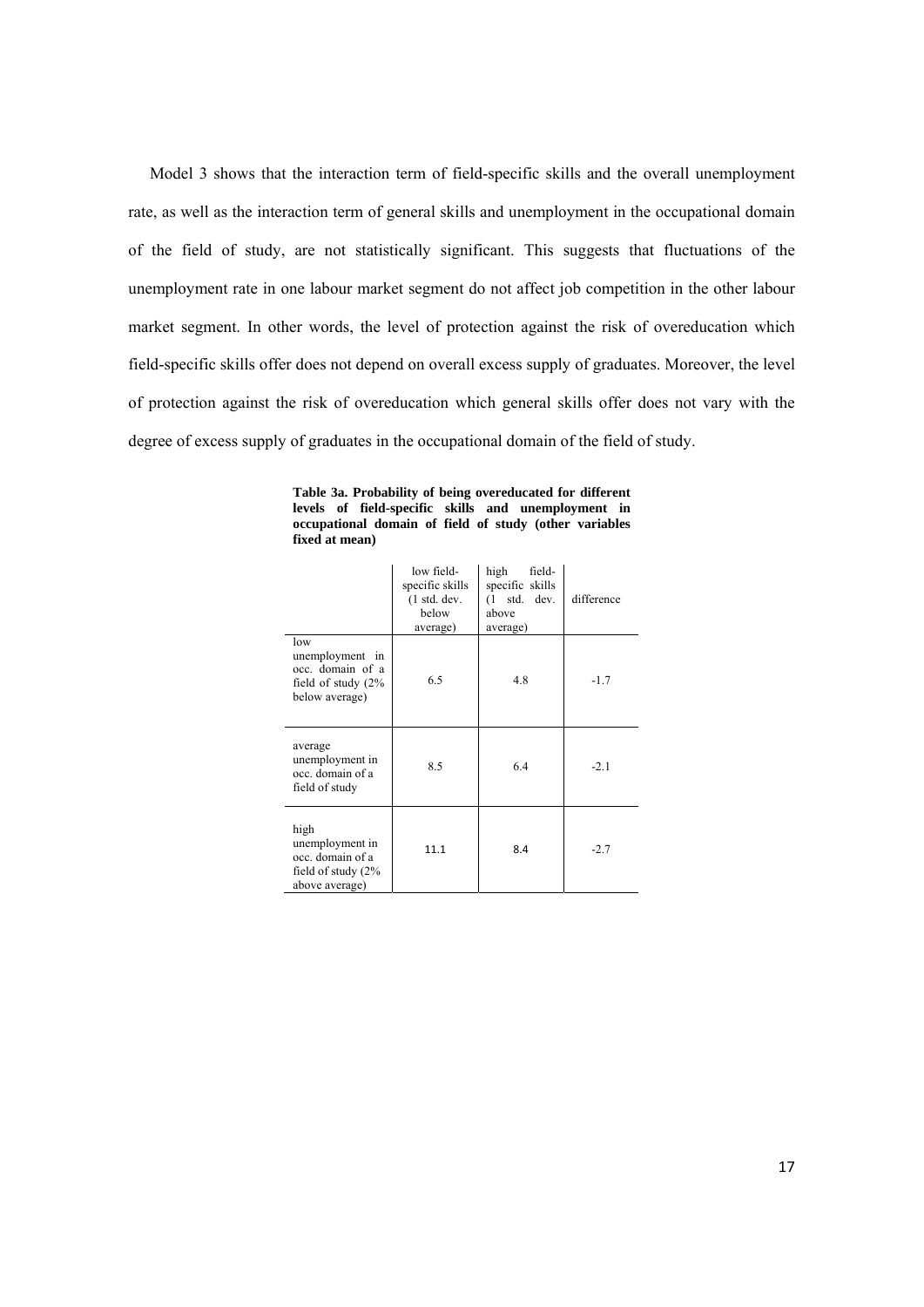|                                                            | low general<br>skills (1 std.<br>dev. below<br>average) | high<br>general<br>skills (1 std.<br>dev. above<br>average) | difference |
|------------------------------------------------------------|---------------------------------------------------------|-------------------------------------------------------------|------------|
| overall<br>low<br>unemployment<br>below<br>(2%<br>average) | 6.3                                                     | 4.2                                                         | $-2.1$     |
| average overall<br>unemployment                            | 9.2                                                     | 6.3                                                         | $-2.9$     |
| high overall<br>unemployment<br>$(2%$ above<br>average)    | 13.1                                                    | 9.3                                                         | $-3.8$     |

**Table 3b. Probability of being overeducated for various levels of general skills and overall unemployment (other variables fixed at mean)** 

j.

#### *Unemployment*

Table 4 presents the estimation results for the probability of being unemployed five years after graduation. The estimation results in model 1 show that graduates who have high field-specific skills have a lower probability of being unemployed than those who have a lower level of fieldspecific skills. For the average person in our sample, a one-standard-deviation increase in fieldspecific skills lowers the chance of being unemployed by 0.8 percentage points to  $2.2\%$ .<sup>14</sup> This finding confirms hypothesis 4 with regard to the protective effect of field-specific skills against unemployment. The coefficients of the interaction terms in neither model 2 nor model 3 are statistically significant. We thus find no support for hypothesis 5 that the protective effect of fieldspecific skills against the risk of unemployment varies with excess supply of graduates in the occupational domain of the field of study.

Further, the protective effect of general skills against unemployment is insignificant, and is significantly weaker than the protective effect of field-specific skills, which confirms hypothesis 6. Moreover, we do not find that the protective effect of general skills is related to the rate of unemployment. Thus, we find no evidence for hypothesis 7. These results suggest that firms are always better off hiring graduates instead of workers with intermediate levels of education for jobs which require general skills.

 $14$  For a table with marginal effects see Appendix B.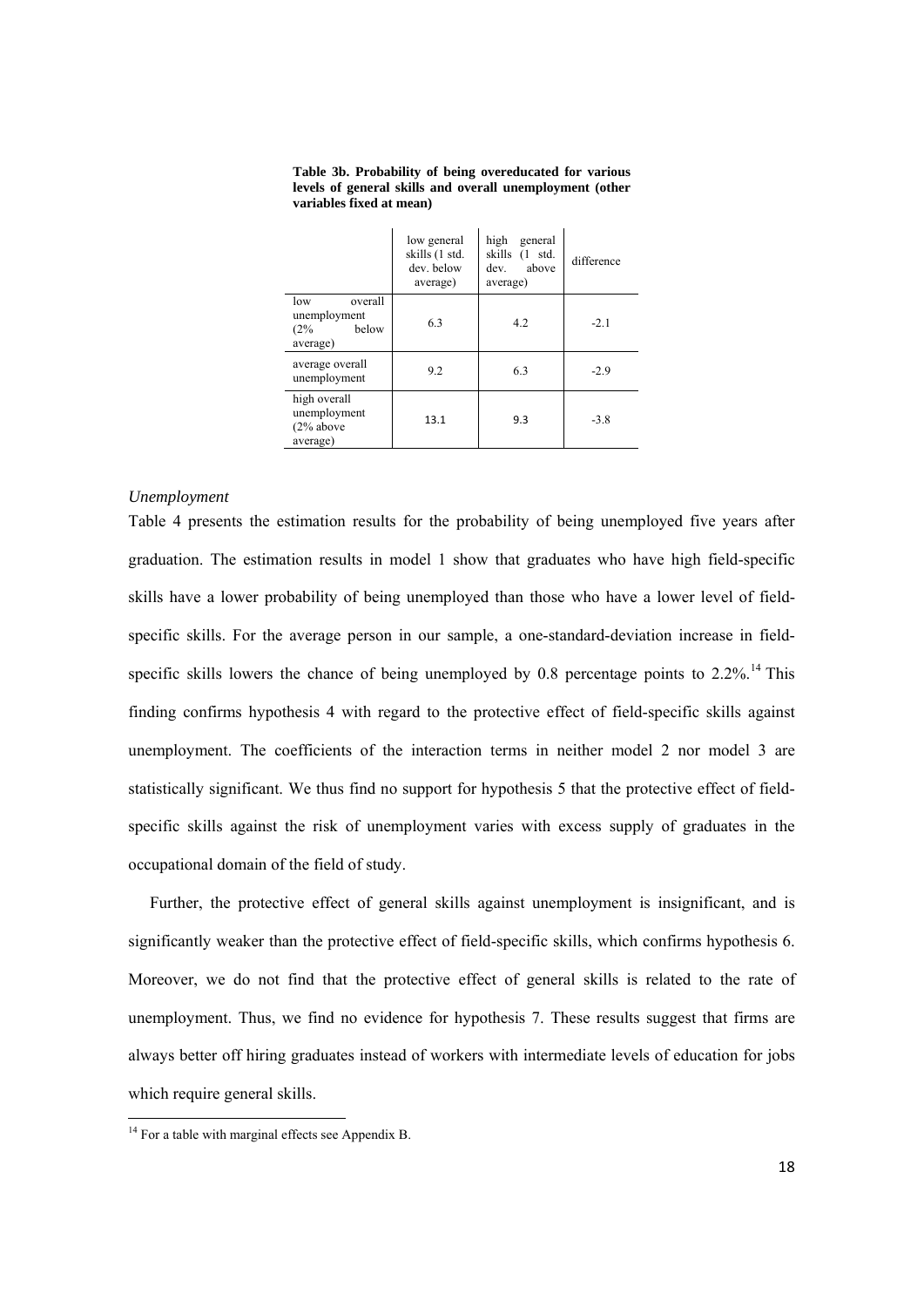|                                       | Model 1     | Model 2     | Model 3     |
|---------------------------------------|-------------|-------------|-------------|
|                                       |             |             |             |
| Mastery of own field                  | $-0.124***$ | $-0.128***$ | $-0.128***$ |
| (standardized)                        | (0.025)     | (0.025)     | (0.025)     |
| Analytical thinking                   | 0.029       | 0.026       | 0.025       |
| (standardized)                        | (0.024)     | (0.024)     | (0.025)     |
| Overall unemployment rate             | $0.088***$  | $0.089***$  | $0.089***$  |
|                                       | (0.011)     | (0.011)     | (0.011)     |
| Unemployment rate in occ. dom. of     | $0.167***$  | $0.168***$  | $0.169***$  |
| field of study                        | (0.019)     | (0.019)     | (0.019)     |
| Overall unemployment rate X           |             | 0.014       | 0.011       |
| Analytical thinking                   |             | (0.010)     | (0.012)     |
| Unemployment rate in occ.dom. of      |             | 0.016       | 0.012       |
| field of study X Mastery of own field |             | (0.018)     | (0.019)     |
| Unemployment rate in occ.dom. of      |             |             | 0.008       |
| field of study X Analytical thinking  |             |             | (0.020)     |
| Overall unemployment rate X           |             |             | 0.005       |
| Mastery of own field                  |             |             | (0.011)     |
|                                       |             |             |             |
| Controls included                     | yes         | yes         | yes         |
| Pseudo R-squared                      | 0.067       | 0.068       | 0.068       |
| N                                     | 11552       | 11552       | 11552       |

**Table 4. Probability of being unemployed five years after graduation** 

N 11552 11552 11552 *Note*: Coefficients reported are estimates from a pooled probit procedure; robust standard errors in parentheses (significance levels \*\*\* 0.01, \*\* 0.05, \* 0.1).

Controls included: gender, age, age squared, father having higher education, respondent having a second-level degree, study-related work experience during higher education, and non-study-related work experience during higher education. Data: REFLEX/HEGESCO.

#### **V. Conclusion**

This paper focuses on two dimensions of the crowding out hypothesis by investigating the relationship between graduates' skills and the risk of being employed in a job for which no tertiary degree is required, or being unemployed.

We find that competition for graduate jobs is related to skills, and this relationship intensifies with the degree of excess supply of graduates.

We establish a conceptual framework in which two labour market domains are distinguished: a labour market domain where field-specific skills determine the allocation of graduates to jobs (the occupational domain of a particular field of study), and a labour market domain where general skills determine the allocation of graduates to jobs (the general labour market). In line with the crowding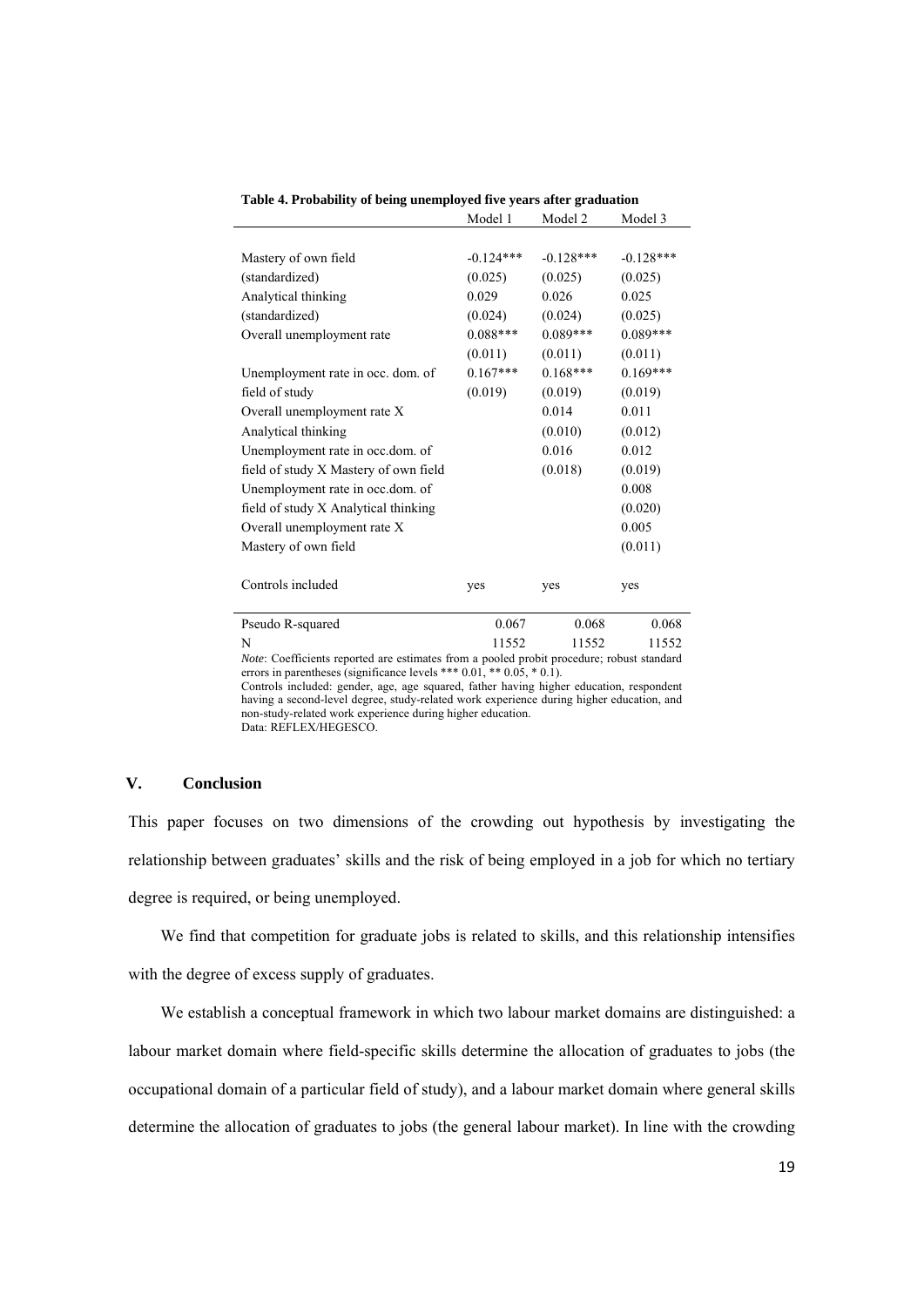out hypothesis, we find that the protective effect of field-specific skills against the risk of overeducation depends on the degree of excess supply of graduates in the occupational domain of the corresponding field of study, and that the protective effect of general skills against overeducation depends on the degree of excess supply of graduates in the general labour market.

In line with a conceptual framework which deviates from strict interpretation of the crowding hypothesis, and which incorporates the idea that the substitutability of the field-specific skills of graduates and the field-specific skills of workers with intermediate levels of education is subject to substantial limitations, we find that graduates with low field-specific skills have a higher probability of being unemployed than graduates with high field-specific skills. We do not find this effect for general skills, supporting the idea that field-specific skills of graduates and lower-educated workers can differ in nature, but we do find that the general skills of graduates and lower-educated workers can be characterized as 'more of the same'.

The results of this study are encouraging and give new insight into the workings of the labour market for graduates. We realize, however, that using cross-sectional data to test our conceptual framework can be only a first step. Further research exploiting cyclical variation within fields and within countries over time is needed to better establish causality.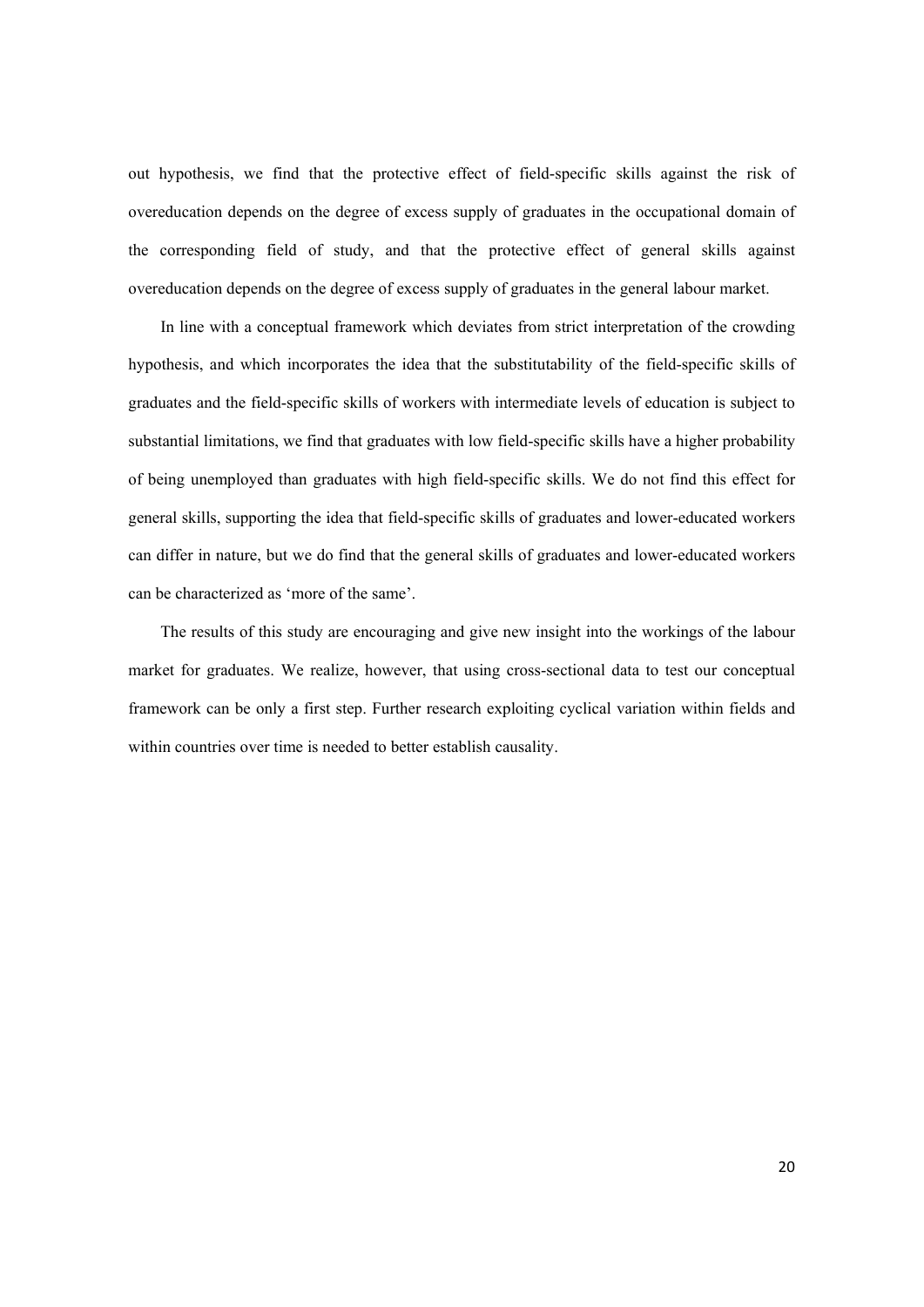#### **References**

- Allen, J. and Van der Velden, R. (2001) Educational mismatches versus skill mismatches: effects on wages, job satisfaction, and on-the-job search, *Oxford Economic Papers*, **53**, 434–52.
- Ai, C. and Norton, E. C. (2003) Interaction terms in logit and probit models, *Economics Letters, 80*, 123-29.
- Bishop, J. (1995) Expertise and Excellence, CAHRS Working Paper Series No. 95-13, Cornell University, Ithaca, NY.
- Battu, H., Belfield, C. R. and Sloane, P. J. (1999) Overeducation among graduates: a cohort view, Education Economics, **7**, 21–38.
- Battu, H. and Sloane, P.J. (2000) Overeducation and Crowding out in Britain, in *The overeducated worker? The economics of skill utilization*, (Eds.) L. Borghans and A. De Grip, Edgar Elgar Cheltenham, UK/Northampton, pp.157-74.
- Borghans, L. and De Grip, A. (2000) *The overeducated worker? The economics of skill utilization*, Edgar Elgar, Cheltenham, UK/Northampton.
- Campbell, P. B. and Laughlin, S. (1991) Participation in Vocational Education: An Overview of Patterns and their Outcomes, in National Center for Research in Vocational Education: Columbus, OH.
- Chevalier, A. (2003) Measuring over-education, *Economica*, **70**, 509–33.
- Chevalier, A. and Lindley, J. (2009) Overeducation and the skills of UK graduates, *Journal of the Royal Statistical Society: Series A (Statistics in Society), 172*, 307-37.
- Devereux, P. J. (2002) Occupational Upgrading and the Business Cycle, *Labour, 16*, 423-52.
- Di Pietro, G. and Urwin, P. (2006) Education and skills mismatch in the Italian graduate labour market, *Applied Economics*, **38**, 79-93.
- Dolton, P. and Vignoles, A. (2000) The incidence and effects of overeducation in the U.K. graduate labour market, *Economics of Education Review, 19*, 179-98.
- Evans, P. (1999) Occupational Downgrading and Upgrading in Britain, *Economica, 66*, 79-96.
- Gautier, P. A., Van den Berg, G., Van Ours, G.C. and Ridder, G. (2002) Worker turnover at the firm level and crowding out of lower educated workers, *European Economic Review, 46*, 523-38.
- Gesthuizen, M. and Wolbers, M. H. J. (2010) Employment transitions in the Netherlands, 1980- 2004: Are low educated men subject to structural or cyclical crowding out?, *Research in Social Stratification and Mobility, 28*, 437-51.
- Goux, D. and Maurin, E. (1994) Education, Expérience et Salaire: Tendances Recentes et Evolution de Long Terme, *Economie et Prévision, 116*, 155-78.
- Green, F. and McIntosh, S. (2007) Is there a genuine under-utilization of skills amongst the overqualified?, *Applied Economics*, **39**, 427-39.
- Hartog, J. (2000) Over-education and earnings: where are we, where should we go?, *Economics of Education Review, 19*, 131-47.
- Heijke, H., Meng, C. and Ris, C. (2003) Fitting to the job: the role of generic and vocational competencies in adjustment and performance, *Labour Economics, 10*, 215-29.
- Kang, S. and Bishop, J. (1989), Vocational and academic education in high school: Complements or substitutes?, *Economics of Education Review, 8*, 133-48.
- Keane, M. and Prasad, E. (1993) Skill Levels and the Cyclical Variability of Employment, Hours, and Wages, *Staff Papers - International Monetary Fund, 40*, 711-43.
- Mane, F. (1999) Trends in the payoff to academic and occupation-specific skills: the short and medium run returns to academic and vocational high school courses for non-college-bound students, *Economics of Education Review, 18*, 417-37.
- McGuinness, S. (2003) Graduate overeducation as a sheepskin effect: Evidence from Northern Ireland, *Applied Economics*, **35**, 597–608.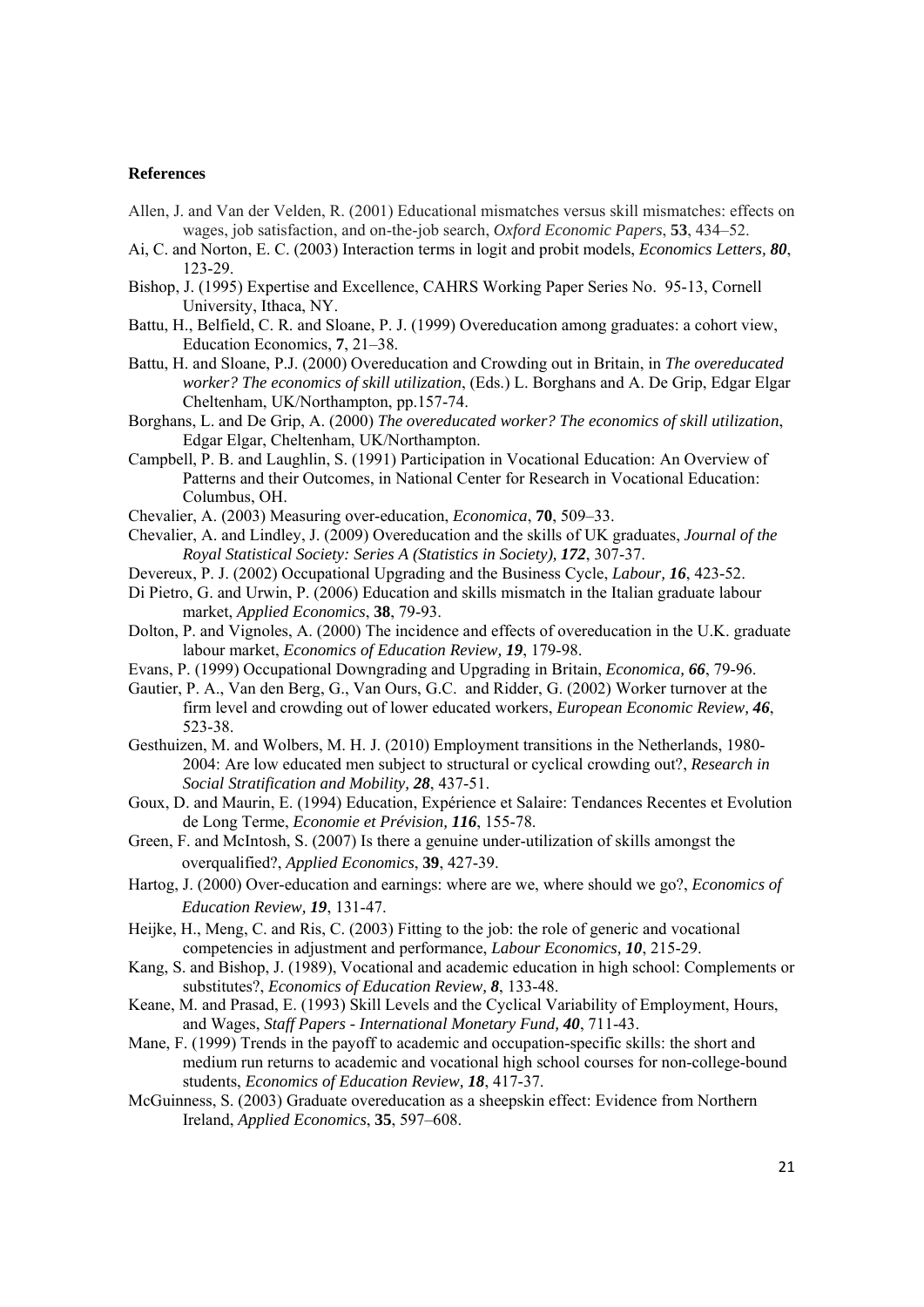- McGuiness, S. and Sloane, P.J. (2010) Labour market mismatch among UK graduates: An analysis using REFLEX data, *Economics of Education Review*, **30**, 130–45.
- Nickell, S. and Bell, B. (1995) The collapse in demand for the unskilled and unemployment across the OECD, *Oxford Review of Economic Policy, 11*, 40-62.
- Payne, J. (1995) Options at 16 and Outcomes at 24: a Comparison of Academic and Vocational Education and Training Routes, in *Youth Cohort Report 35*, Department for Education and Employment, Sheffield.
- Pollmann-Schult, M. (2005) Crowding-out of Unskilled Workers in the Business Cycle: Evidence from West Germany, *European Sociological Review,* **21**, 467-80.
- Ryan, P. (2001) The School-to-Work Transition: A Cross-National Perspective, *Journal of Economic Literature,* **39**, 34-92.
- Sloane, P. J., Battu, H. and Seaman, P. T. (1996) Overeducation and the formal education/experience and training trade-off, *Applied Economics Letters*, **3**, 511–15.
- Sloane, P., Battu, H. and Seaman, P. (1999) Overeducation, undereducation and the British labour Market, *Applied Economics*, **31**, 1437–53.
- Teulings, C. and Koopmanschap, M. (1989) An econometric model of crowding out of lower education levels, *European Economic Review, 33*, 1653-64.
- Thurow, L. C. (1975) *Generating Inequality*, Basic Books, New York.
- Van Ours, J. C. and Ridder, G. (1995) Job matching and job competition: Are lower educated workers at the back of job queues?, *European Economic Review, 39*, 1717-31.
- Van der Velden, R.K.W. and Van Smoorenburg M.S.M. (1997) The Measurement of Overeducation and Undereducation: Self-Report vs. Job-Analyst Method*,* Research Centre for Education and the Labour Market Research Memorandum 1997/2E, Maastricht.
- Van Smoorenburg, M. S. M. and Van der Velden, R. K. W. (2000) The training of school-leavers: Complementarity or substitution?, *Economics of Education Review, 19*, 207-17.
- Verhaest, D. and Van der Velden, R. K. W. (2010) Cross-country differences in graduate overeducation and its persistence, Research Centre for Education and the Labour Market Research Memorandum 2010/7, Maastricht.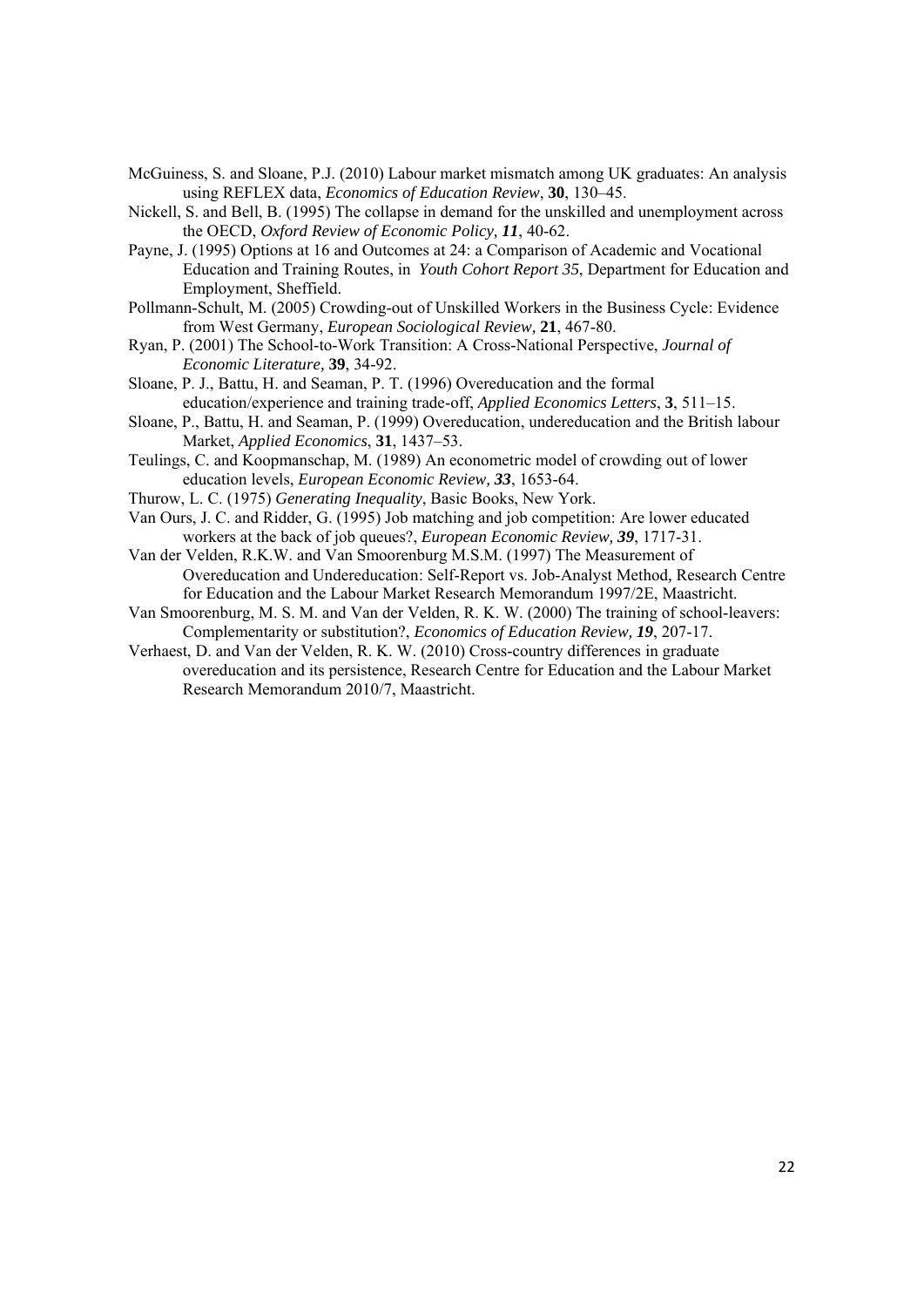## **Appendix A**

|                | obs   | % overeducated |      | Mastery of own field or discipline* | Analytical thinking* |          | age  |          |
|----------------|-------|----------------|------|-------------------------------------|----------------------|----------|------|----------|
|                |       |                | mean | std. dev                            | mean                 | std. dev | mean | std. dev |
| Austria        | 520   | 10.9           | 5.8  | 0.9                                 | 5.8                  | 1.2      | 31.6 | 0.09     |
| Belgium        | 457   | 3.0            | 5.2  | 0.9                                 | 5.4                  | 1.1      | 28.2 | 0.06     |
| Czech Republic | 943   | 2.9            | 5.6  | 1.0                                 | 5.5                  | 1.1      | 28.6 | 0.05     |
| Estonia        | 392   | 1.8            | 5.0  | 0.9                                 | 5.3                  | 1.1      | 30.0 | 0.10     |
| Finland        | 794   | 6.7            | 5.0  | 1.0                                 | 4.9                  | 1.2      | 30.5 | 0.07     |
| France         | 552   | 5.2            | 5.1  | 1.0                                 | 5.2                  | 1.0      | 28.2 | 0.07     |
| Germany        | 687   | 5.9            | 5.8  | 0.9                                 | 5.6                  | 1.2      | 31.7 | 0.07     |
| Hungary        | 648   | 16.1           | 5.0  | 1.1                                 | 5.0                  | 1.3      | 29.0 | 0.07     |
| Italy          | 843   | 14.7           | 5.2  | 1.1                                 | 5.5                  | 1.2      | 31.5 | 0.06     |
| Lithuania      | 382   | 5.2            | 5.1  | 1.1                                 | 5.2                  | 1.1      | 28.7 | 0.10     |
| Netherlands    | 842   | 6.4            | 5.3  | 0.9                                 | 5.4                  | 1.1      | 29.1 | 0.06     |
| Norway         | 804   | 4.4            | 5.3  | 0.9                                 | 4.7                  | 1.4      | 31.4 | 0.07     |
| Poland         | 697   | 4.0            | 4.9  | 1.2                                 | 5.2                  | 1.3      | 29.6 | 0.05     |
| Spain          | 622   | 18.5           | 5.2  | 1.1                                 | 4.9                  | 1.3      | 29.8 | 0.09     |
| Slovenia       | 995   | 10.7           | 5.2  | 1.2                                 | 5.2                  | 1.2      | 30.8 | 0.06     |
| Switzerland    | 778   | 10.3           | 5.4  | 0.9                                 | 5.6                  | 1.1      | 31.0 | 0.07     |
| United Kingdom | 568   | 17.2           | 5.1  | 1.1                                 | 5.3                  | 1.2      | 27.6 | 0.07     |
| Total          | 11524 | 8.6            | 5.3  |                                     | 5.3                  | 1.2      | 30.0 | 0.02     |

#### **Descriptives of variables used in multivariate analysis (overeducation model)**

 $\overline{\text{*}$  z-scores used in the regressions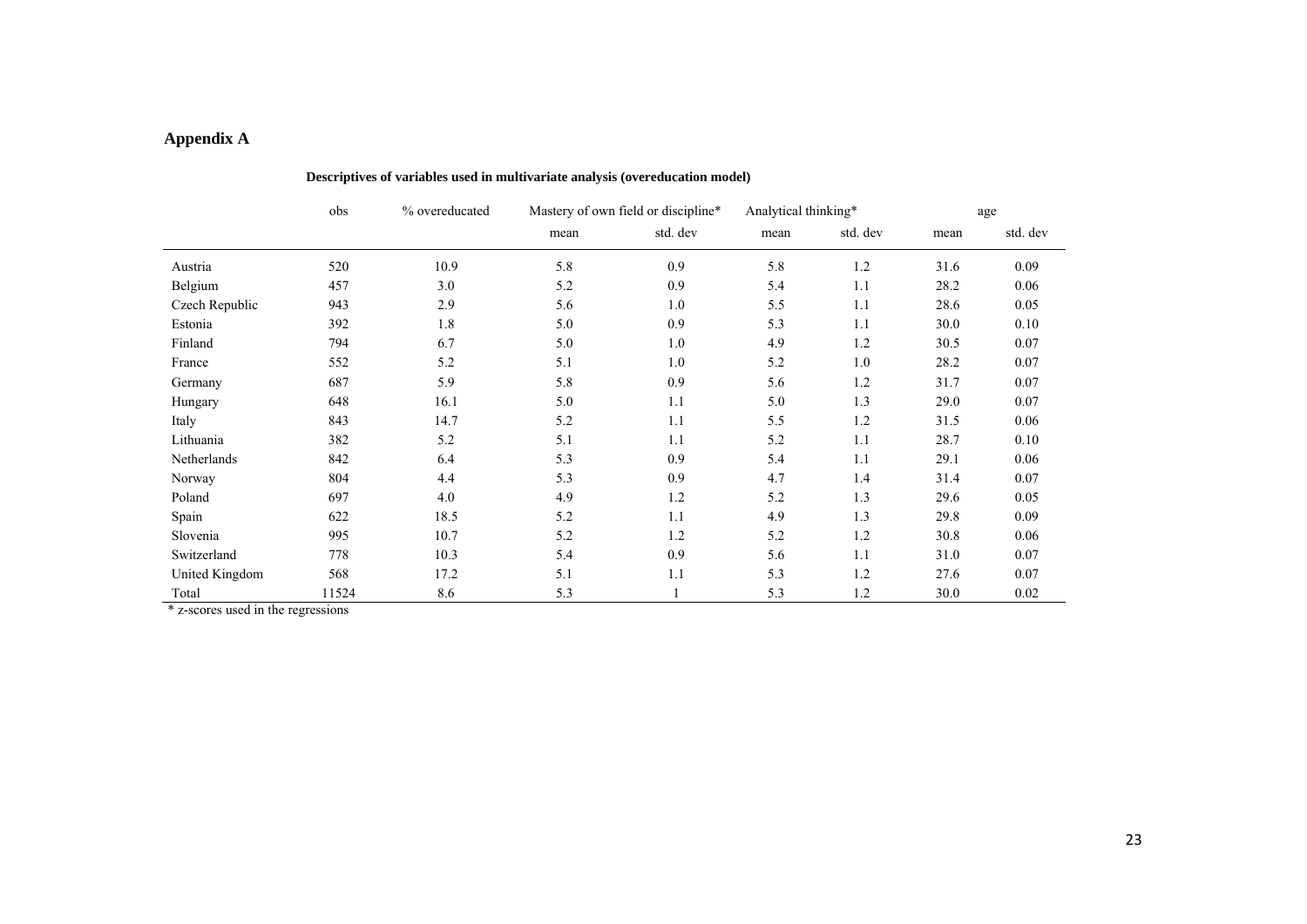|                | % female | % with higher<br>educated<br>father | % with study<br>relevant work<br>experience during<br>higher education | % with non-study<br>relevant work<br>experience during<br>higher education | $%$ second<br>level degree |
|----------------|----------|-------------------------------------|------------------------------------------------------------------------|----------------------------------------------------------------------------|----------------------------|
| Austria        | 49.1     | 21.8                                | 71.1                                                                   | 63.3                                                                       | 89.5                       |
| Belgium        | 51.7     | 46.6                                | 19.8                                                                   | 58.0                                                                       | 58.6                       |
| Czech Republic | 49.3     | 34.0                                | 45.9                                                                   | 66.6                                                                       | 88.0                       |
| Estonia        | 67.6     | 58.1                                | 55.0                                                                   | 38.2                                                                       | 11.1                       |
| Finland        | 56.4     | 21.1                                | 67.2                                                                   | 52.3                                                                       | 47.3                       |
| France         | 69.8     | 39.0                                | 57.9                                                                   | 55.9                                                                       | 36.8                       |
| Germany        | 46.7     | 59.6                                | 58.6                                                                   | 46.9                                                                       | 59.5                       |
| Hungary        | 62.0     | 24.8                                | 29.3                                                                   | 37.7                                                                       | 35.5                       |
| Italy          | 53.2     | 16.6                                | 17.9                                                                   | 37.4                                                                       | 92.2                       |
| Lithuania      | 63.6     | 42.1                                | 37.3                                                                   | 43.1                                                                       | 34.3                       |
| Netherlands    | 60.6     | 38.1                                | 37.4                                                                   | 71.9                                                                       | 27.5                       |
| Norway         | 57.0     | 46.9                                | 55.5                                                                   | 54.4                                                                       | 37.5                       |
| Poland         | 56.8     | 27.8                                | 24.5                                                                   | 36.7                                                                       | 67.6                       |
| Spain          | 64.5     | 21.0                                | 19.6                                                                   | 32.0                                                                       | 58.8                       |
| Slovenia       | 69.0     | 24.1                                | 58.2                                                                   | 67.0                                                                       | 4.2                        |
| Switzerland    | 37.0     | 46.9                                | 50.2                                                                   | 45.1                                                                       | 61.0                       |
| United Kingdom | 56.6     | 34.5                                | 18.7                                                                   | 43.2                                                                       | 5.9                        |
| Total          | 56.7     | 34.1                                | 43.2                                                                   | 51.1                                                                       | 49.3                       |

**Descriptives of variables used in multivariate analysis (overeducation model), concluded**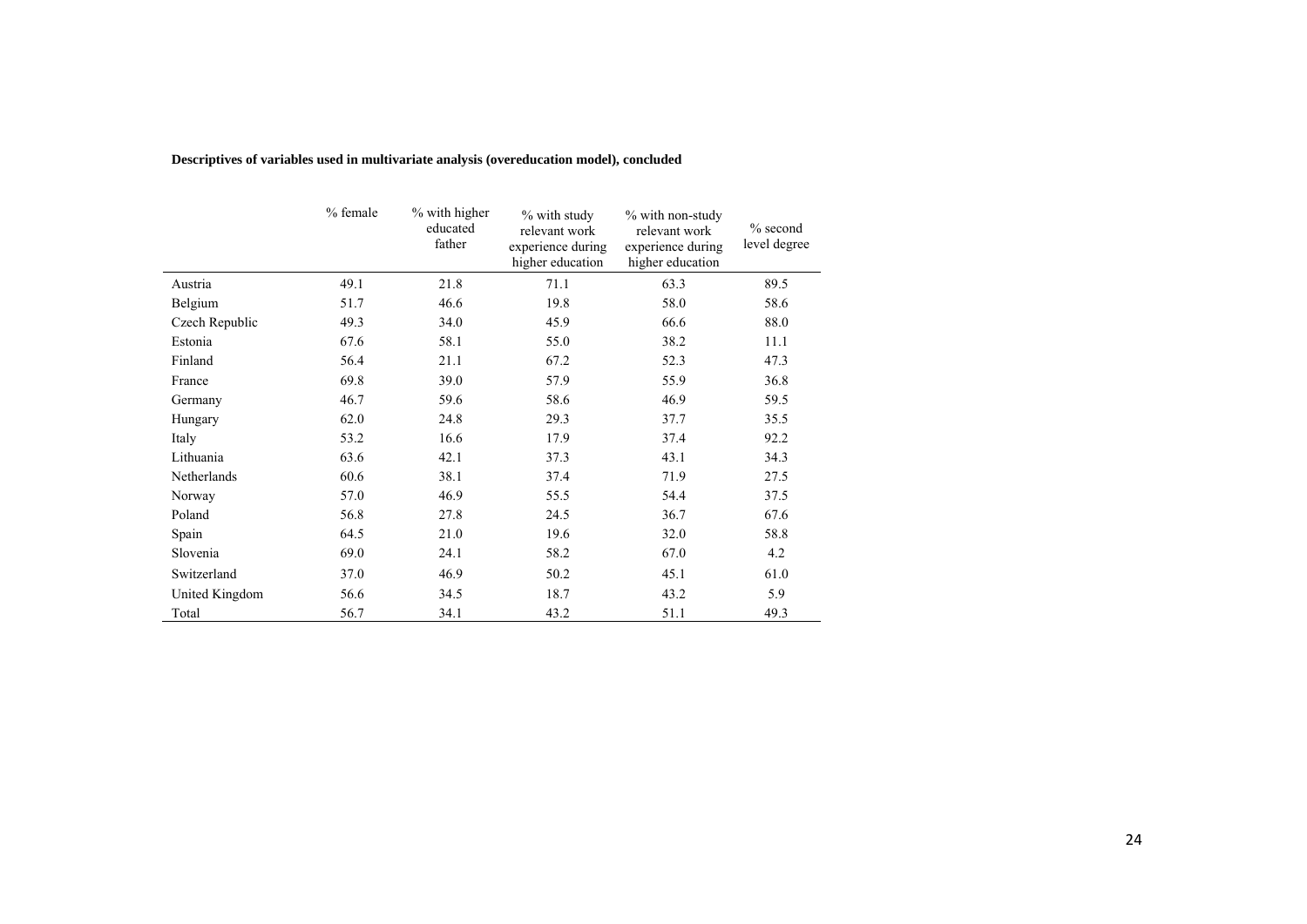#### **Appendix B**

#### **Marginal effects evaluated at sample means**

|                                     | Marginal effect |
|-------------------------------------|-----------------|
| Unemployment                        |                 |
| Mastery of own field                | $-0.008$ ***    |
| (standardized)                      | (0.002)         |
| Analytical thinking                 | 0.002           |
|                                     | (0.002)         |
|                                     |                 |
| Overeducation                       |                 |
| Mastery of own field                | $-0.010***$     |
| (standardized)                      | (0.003)         |
| Analytical thinking                 | $-0.014***$     |
| (standardized)                      | (0.002)         |
| Overall unemployment rate X         | $-0.005***$     |
| Analytical thinking                 | (0.001)         |
| Field-specific unemployment rate X  | $-0.005***$     |
| Mastery of own field or discipline. | (0.002)         |

*Note:* All marginal effects are calculated on the basis of the pooled probit procedure used for producing tables 2 and 3. The marginal effects of the interaction terms were calculated using the Ai and Norton (2003) inteff stata programme. Controls included are a dummy for being female, age, age squared, a dummy equal to one if father has higher education, a dummy equal to one if respondent has a second level degree, a dummy equal to one if respondent had study related work experience during higher education, and a dummy equal to one if respondent had non-study related work experience during higher education.

Predicted probability of being unemployed at sample mean (mean of all variables):

# $Pr(Unemplosed | \overline{X}) = 0.030$

Predicted probability of being overeducated at sample mean (mean of all variables):

 $Pr[Overeducated | \overline{X}$  = 0.071